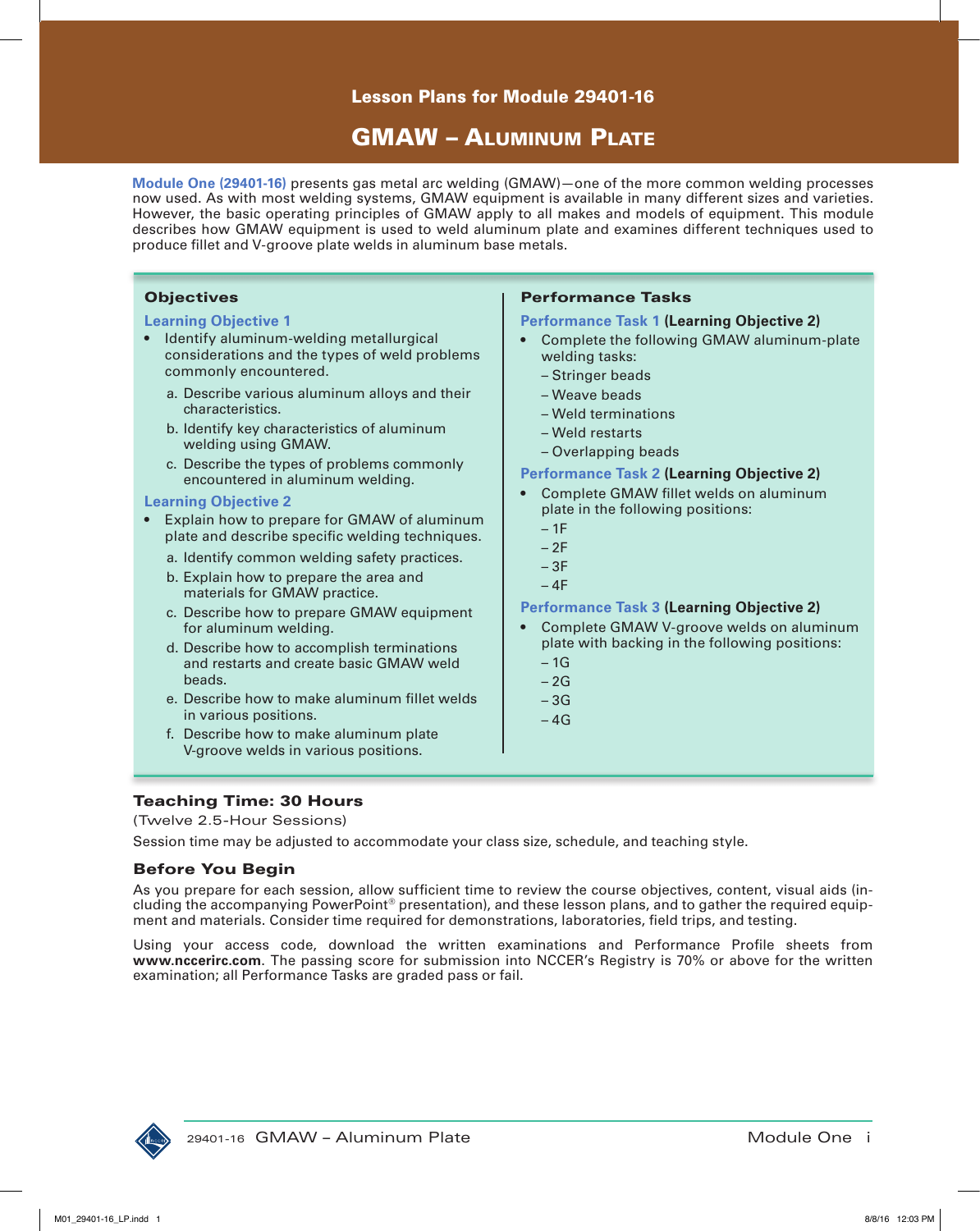This module requires that trainees work with and around equipment that generates high voltages, extremely high temperatures, and intense ultraviolet radiation. Trainees must also handle shielding gases under high pressure. Safety must be emphasized at all times. Trainees should be carefully observed to ensure that they wear the proper PPE, follow safe practices, and give due respect to unseen hazards related to welding and the welding environment. Any deficiencies must be corrected to ensure the future safety of all trainees. All practice sessions and Performance Tasks must be completed under your direct supervision.

#### Classroom Equipment and Materials

#### Equipment and Materials for Laboratories and Performance Testing

| Whiteboard                                            | Minimum Safety Equipment:                                                | Sufficient supply of shielding gas                                                       |
|-------------------------------------------------------|--------------------------------------------------------------------------|------------------------------------------------------------------------------------------|
| Dry-erase markers                                     | Appropriate flame-retardant clothing                                     | Sufficient supply of aluminum plate                                                      |
| A variety of standard marker sizes                    | Safety glasses                                                           | for practice, $\frac{1}{4}$ " (6 mm metric plate)                                        |
| Pencils and paper                                     | Face shields                                                             | preferred; up to $\frac{1}{2}$ " (12 mm metric<br>plate) thickness with the joint design |
| Poster board                                          | Work gloves                                                              | described herein                                                                         |
| Flip chart                                            | Welding gloves                                                           | Welding bench with arm suited for                                                        |
| Welding Level Four PowerPoint®<br>presentation slides | Welding hood with a lens of the<br>appropriate shade                     | position work; alternatively, a welding<br>positioner may be used                        |
| LCD projector and screen                              | Proper footwear as directed by the                                       | Metal cutting equipment                                                                  |
| Computer (Internet access optional)                   | instructor or training facility provider                                 | Angle grinders                                                                           |
| Module Review answer key                              | Hearing protection as directed by the                                    | Grinding wheels appropriate for                                                          |
| Copies of the Module Examination                      | instructor or training facility provider                                 | aluminum                                                                                 |
| and answer key (for paper-based                       | Hard hat as directed by the instructor<br>or training facility provider  | Squares                                                                                  |
| exams)                                                | Fire extinguisher                                                        | Tape measures or steel rules                                                             |
| Performance Profile sheets                            |                                                                          | Soapstone                                                                                |
|                                                       | Welding machines capable of GMAW,<br>complete with welding guns, cables, | Files dedicated to aluminum                                                              |
|                                                       | and shielding gas hoses                                                  | Wire brushes dedicated to aluminum                                                       |
|                                                       | Wire feeders or spool guns                                               | Common hand tools                                                                        |
|                                                       | Sufficient supply of appropriate                                         |                                                                                          |

## Additional Resources

This module presents thorough resources for task training. The following resource material is suggested for further study:

*Aluminum GMAW Welding Guide* (PDF). The Lincoln Electric Company, Cleveland, OH, USA. **www.lincolnelectric.com**. Last accessed May 26, 2016.

*Guide for Aluminum Welding*. 2013. Troy, OH: Hobart Brothers Corporation.

electrode wire

*AWS C5.6-89R, Recommended Practices for Gas Metal Arc Welding*. Miami, FL: American Welding Society.

*GMAW Welding Guide* (PDF). The Lincoln Electric Company, Cleveland, OH, USA. **www.lincolnelectric.com**. Last accessed May 26, 2016.

*OSHA 1926.351, Arc Welding and Cutting*. Current Edition. Washington, DC: Occupational Safety and Health Administration (OSHA).

*The Procedure Handbook of Arc Welding*. 2000. Cleveland, OH: The James F. Lincoln Arc Welding Foundation.

*Welding Handbook*, Volume 1 and Volume 2. Welding Science & Technology. Miami, FL: American Welding Society.

*Welding Aluminum: Theory and Practice*. 2002. New York, NY: The Aluminum Association.

There are a number of online resources available for trainees who would like more information on welding aluminum plate using the GMAW process. A search for additional information may be assigned as homework to interested trainees.

Instructors should view any videos that may be identified in the lesson plan before using them to ensure their suitability. The videos can provide teachable moments in both proper and improper work processes and behaviors. Be prepared to stop the videos at appropriate times to point out and discuss both proper and improper conduct and techniques.

Numerous videos related to the topic are available on the Internet. These can be located by searching "GMAW plate welding" or similar terms, and using the Video tab on the results page of your preferred search engine.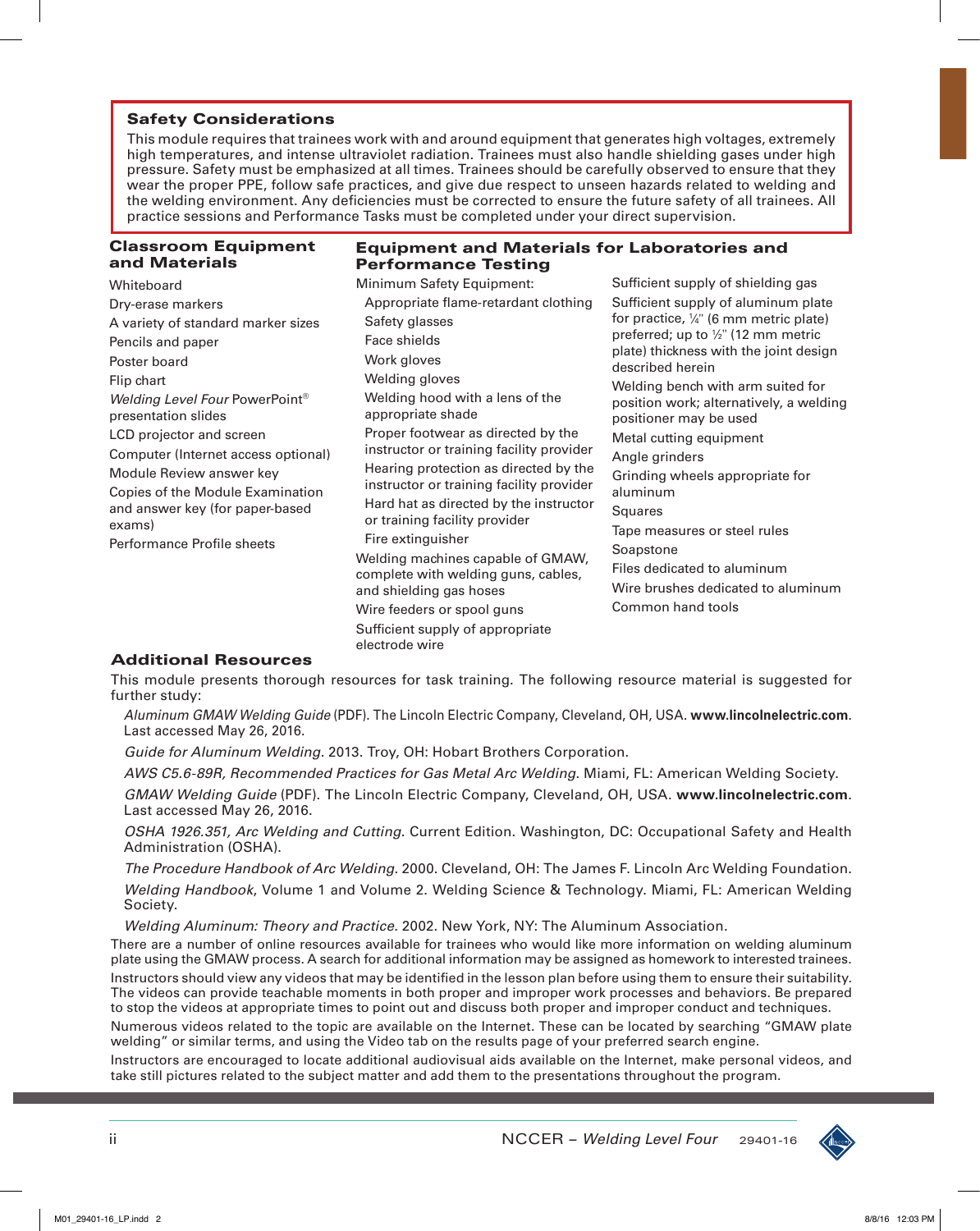# Session Outline for Module 29401-16

# GMAW – Aluminum Plate

The Lesson Plan for this module is divided into twelve 2.5-hour sessions. This time includes 10 minutes for administrative tasks and a 10-minute break per session.

# **Session One**

Session One introduces trainees to the characteristics of aluminum and aluminum alloys, as well as welding safety practices and the required preparations for GMAW plate welding. This session covers Sections 1.0.0 through 2.3.6.

- 1. Open the Session One presentation.
- 2. Use the Kickoff Activity to emphasize the importance of cleaning aluminum thoroughly.
- 3. Review the issues related to welding aluminum and aluminum alloys.
- 4. Review common welding safety practices, emphasizing any practices directly related to GMAW.
- 5. Describe how to prepare the welding area, welding coupons, and the welding equipment.
- 6. Use the Section Review questions to review the topics of this session.

# **Session Two**

Session Two reviews the techniques needed to produce GMAW fillet and V-groove welds on aluminum plate. This session covers Sections 2.4.0 through 2.6.4.

- 1. Open the Session Two presentation.
- 2. Use the Kickoff Activity to review the use of spool guns for GMAW.
- 3. Discuss terminations, restarts, and basic GMAW beads.
- 4. Discuss acceptable and unacceptable weld profiles.
- 5. Review the techniques and required positions for aluminum fillet welds.
- 6. Review the techniques and required positions for aluminum V-groove welds.
- 7. Use the Section Review questions to review the topics of this session.
- 8. Go over the Module Review to prepare trainees for the Module Exam.
- 9. Administer the Module Exam. Record the testing results on the Registration of Training Modules form and submit the form to your Training Program Sponsor.

# **Sessions Three through Twelve**

Sessions Three through Twelve are laboratory sessions that provide an opportunity to practice and complete the Performance Tasks associated with this module.

- 1. Note that no slide presentation is associated with these laboratory sessions.
- 2. Demonstrate how to complete GMAW fillet and V-groove welds on aluminum plate.
- 3. Trainees practice and complete the requirements of Performance Tasks 1 through 3.
- 4. Document successful Performance Task completions for each trainee on the Performance Profile sheet and submit the results to the Training Program Sponsor.

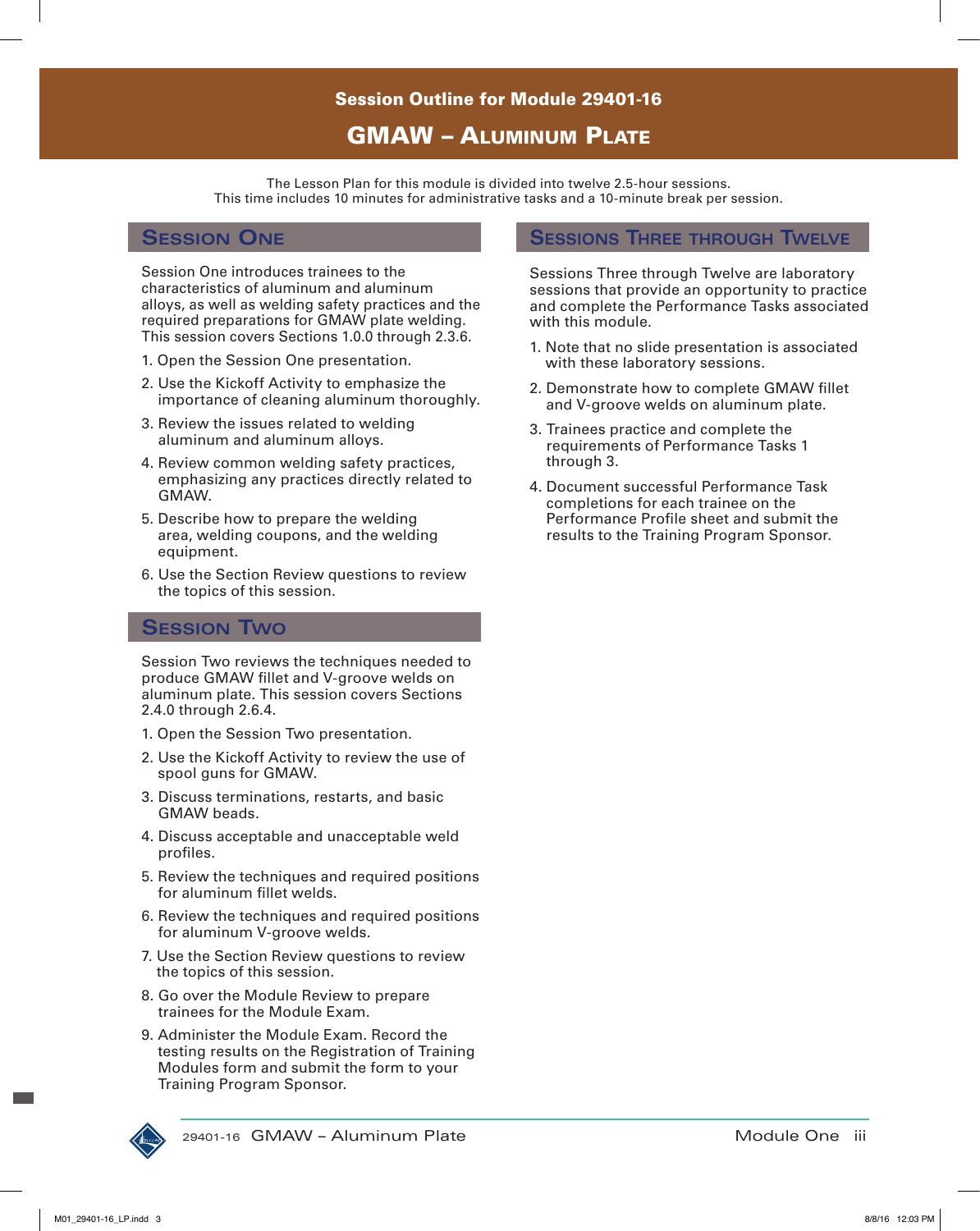## Materials Checklist for Module 29401-16, GMAW – Aluminum Plate

| <b>Equipment and Materials</b>                                                   |                                                                                                        |                                                                                                                                                                                       |
|----------------------------------------------------------------------------------|--------------------------------------------------------------------------------------------------------|---------------------------------------------------------------------------------------------------------------------------------------------------------------------------------------|
| Personal protective equipment:                                                   | Whiteboard/chalkboard                                                                                  | Wire feeders or spool guns                                                                                                                                                            |
| Appropriate flame-retardant<br>clothing                                          | Dry erase markers / chalk                                                                              | Sufficient supply of<br>appropriate electrode wire                                                                                                                                    |
| Safety glasses                                                                   | Pencils and paper                                                                                      | Sufficient supply of shielding<br>gas                                                                                                                                                 |
| Face shields                                                                     | Poster board                                                                                           | Metal cutting equipment                                                                                                                                                               |
| Work gloves                                                                      | Flip chart                                                                                             | Angle grinders                                                                                                                                                                        |
| Welding gloves                                                                   | LCD projector and screen                                                                               | Welding bench with arm suited<br>for position work; alternatively,<br>a welding positioner may be<br>used                                                                             |
| Welding hood with a lens of<br>the appropriate shade                             | Computer with Internet access<br>(optional)                                                            | Grinding wheels appropriate<br>for aluminum                                                                                                                                           |
| Proper footwear as<br>designated by instructor or<br>training facility provider  | <b>Copies of Module Examination</b><br>and Module Examination<br>answer key (for paper-based<br>exams) | Wire brushes dedicated to<br>aluminum                                                                                                                                                 |
| Hearing protection as<br>directed by instructor or<br>training facility provider | <b>Welding Level Four</b><br>PowerPoint® Presentation<br><b>Slides</b>                                 | Squares                                                                                                                                                                               |
| Hard hat as directed by<br>instructor or training facility<br>provider           | Performance Profile Sheets                                                                             | Tape measures or steel rules                                                                                                                                                          |
| Fire extinguisher                                                                | Welding machines capable of<br>GMAW, complete with welding<br>guns, cables, and shielding gas<br>hoses | Sufficient supply of aluminum<br>plate for practice, 1/4" (6 mm<br>metric plate) preferred; up<br>to 1/2" (12 mm metric plate)<br>thickness with the joint design<br>described herein |
|                                                                                  |                                                                                                        | Soapstone                                                                                                                                                                             |
|                                                                                  |                                                                                                        | Files dedicated to aluminum                                                                                                                                                           |
|                                                                                  |                                                                                                        | Common hand tools                                                                                                                                                                     |
|                                                                                  |                                                                                                        | Common hand tools                                                                                                                                                                     |
|                                                                                  |                                                                                                        |                                                                                                                                                                                       |

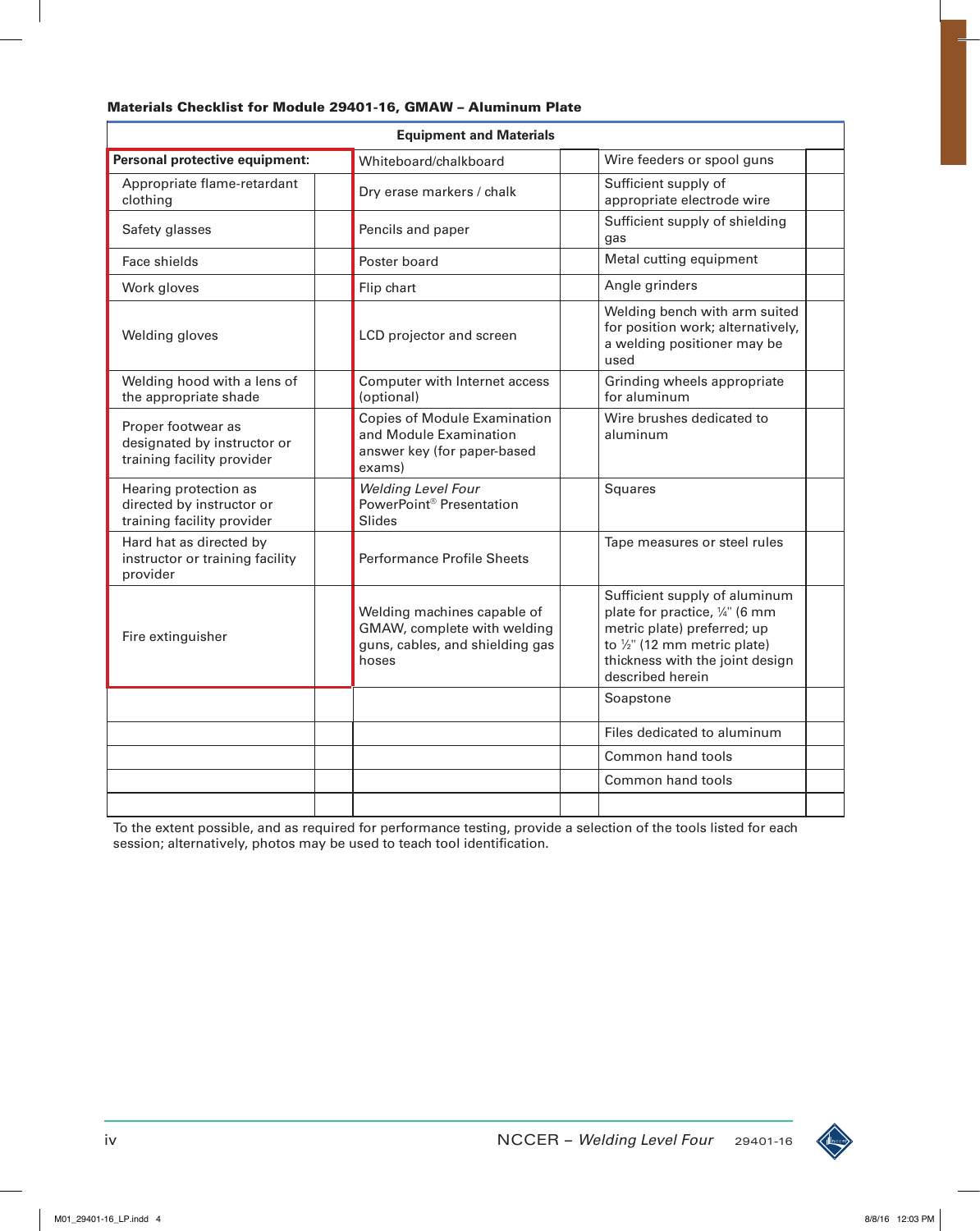# Lesson Plans for 29404-16

# GMAW – Aluminum Pipe

**Module Two (29404-16)** presents gas metal arc welding (GMAW) as one of the more common welding processes now used. As with most welding systems, GMAW equipment is available in many different sizes and types. However, the basic operating principles of GMAW apply to all makes and models of equipment. This module describes how GMAW equipment is used to weld aluminum pipe and presents the techniques used to produce V-groove pipe welds with backing.

#### **Objectives**

#### **Learning Objective 1**

- Explain how to prepare for GMAW of aluminum pipe and describe specific welding techniques.
	- a. Identify common welding safety practices.
	- b. Describe how to prepare GMAW equipment for aluminum pipe welding.
	- c. Explain how to prepare the area and materials for aluminum pipe GMAW.
	- d. Describe how to make aluminum V-groove pipe welds using GMAW.

#### Performance Tasks

**Performance Task 1 (Learning Objective 1)**

- Make GMAW V-groove welds on aluminum pipe with backing in the following positions:
	- 2G
	- 5G
	- 6G

## Teaching Time: 50 Hours

(Twenty 2.5-Hour Sessions)

Session time may be adjusted to accommodate your class size, schedule, and teaching style.

#### Before You Begin

As you prepare for each session, allow sufficient time to review the course objectives, content, visual aids (including the accompanying PowerPoint® presentation), and these lesson plans, and to gather the required equipment and materials. Consider time required for demonstrations, laboratories, field trips, and testing.

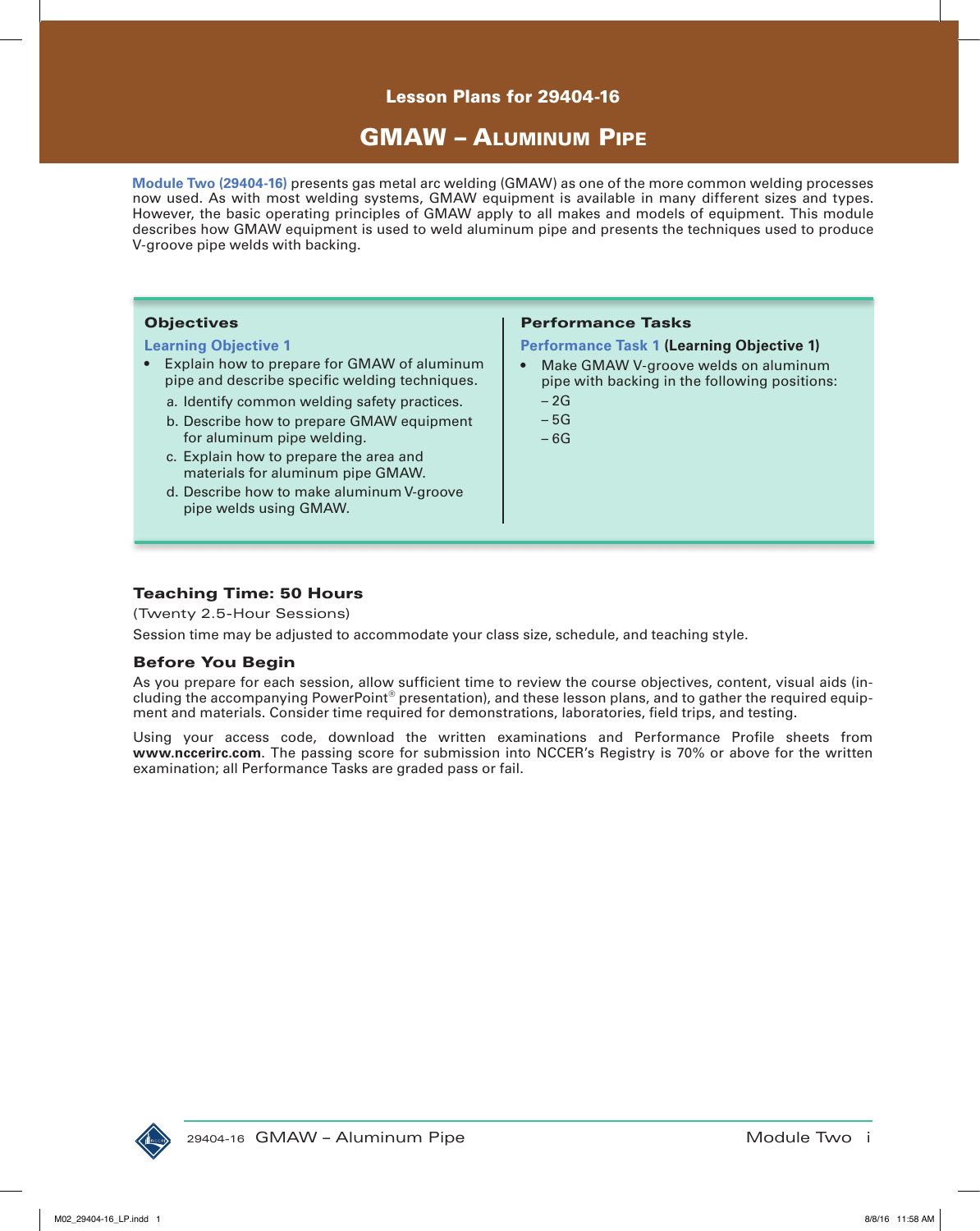This module requires that trainees work with and around equipment that generates high voltages, extremely high temperatures, and intense ultraviolet radiation. Trainees must also handle shielding gases under high pressure. Safety must be emphasized at all times. Trainees should be carefully observed to ensure that they wear the proper PPE, follow safe practices, and give due respect to unseen hazards related to welding and the welding environment. Any deficiencies must be corrected to ensure the future safety of all trainees. All practice sessions and Performance Tasks must be completed under your direct supervision.

#### Classroom Equipment and Materials

## Equipment and Materials for Laboratory and Performance Testing

| Whiteboard                                            | Minimum Safety Equipment:                                                         | Sufficient supply of appropriate                                                                       |
|-------------------------------------------------------|-----------------------------------------------------------------------------------|--------------------------------------------------------------------------------------------------------|
| Dry-erase markers                                     | Appropriate flame-retardant clothing                                              | electrode wire                                                                                         |
| A variety of standard marker sizes                    | Safety glasses                                                                    | Sufficient supply of shielding gases                                                                   |
| Pencils and paper                                     | Face shields                                                                      | Sufficient supply of aluminum pipe for                                                                 |
| Poster board                                          | Work gloves                                                                       | practice, preferably SCH 40 6" to 12"<br>(DN150 to DN300)                                              |
| Flip chart                                            | Welding gloves                                                                    |                                                                                                        |
| Welding Level Four PowerPoint®<br>presentation slides | Welding hood with a lens of the<br>appropriate shade                              | Welding bench with arm suited for<br>position work; alternatively, a welding<br>positioner may be used |
| LCD projector and screen                              | Proper footwear as directed by the                                                | Metal cutting equipment                                                                                |
| Computer (Internet access optional)                   | instructor or training facility provider                                          | Angle grinders                                                                                         |
| Module Review answer key                              | Hearing protection as directed by the<br>instructor or training facility provider | Grinding wheels appropriate for aluminum                                                               |
| Copies of the Module Examination                      | Hard hat as directed by the instructor                                            | Squares                                                                                                |
| and answer key (for paper-based<br>exams)             | or training facility provider                                                     | Tape measures or steel rules                                                                           |
|                                                       | Fire extinguisher                                                                 | Soapstone                                                                                              |
| Performance Profile sheets                            | Welding machines capable of GMAW,                                                 | Files dedicated to aluminum                                                                            |
|                                                       | complete with welding guns, cables,                                               | Wire brushes dedicated to aluminum                                                                     |

## Additional Resources

This module presents thorough resources for task training. The following resource material is suggested for further study:

and shielding gas hoses Wire feeders or spool guns

*Aluminum GMAW Welding Guide* (PDF). The Lincoln Electric Company, Cleveland, OH, USA. **www.lincolnelectric.com**. Last accessed May 26, 2016.

*Guide for Aluminum Welding*. 2013. Troy, OH: Hobart Brothers Corporation.

*AWS C5.6-89R, Recommended Practices for Gas Metal Arc Welding*. Miami, FL: American Welding Society.

*GMAW Welding Guide* (PDF). The Lincoln Electric Company, Cleveland, OH, USA. **www.lincolnelectric.com**. Last accessed May 26, 2016.

*OSHA 1926.351, Arc Welding and Cutting*. Current Edition. Washington, DC: Occupational Safety and Health Administration (OSHA).

*The Procedure Handbook of Arc Welding*. 2000. Cleveland, OH: The James F. Lincoln Arc Welding Foundation.

*Welding Handbook*, Volume 1 and Volume 2. Current Editions. Welding Science & Technology. Miami, FL: American Welding Society.

*Welding Aluminum: Theory and Practice*. 2002. New York, NY: The Aluminum Association.

There are a number of online resources available for trainees who would like more information on welding aluminum pipe using the GMAW process. A search for additional information may be assigned as homework to interested trainees. Instructors should view any videos that may be identified in the lesson plan before using them to ensure their suitability. The videos can provide teachable moments in both proper and improper work processes and behaviors. Be prepared to stop the videos at appropriate times to point out and discuss both proper and improper conduct and techniques.

Numerous videos related to the topic are available on the Internet. These can be located by searching "GMAW pipe welding" or similar terms, and using the Video tab on the results page of your preferred search engine.

Instructors are encouraged to locate additional audiovisual aids available on the Internet, make personal videos, and take still pictures related to the subject matter and add them to the presentations throughout the program.



Common hand tools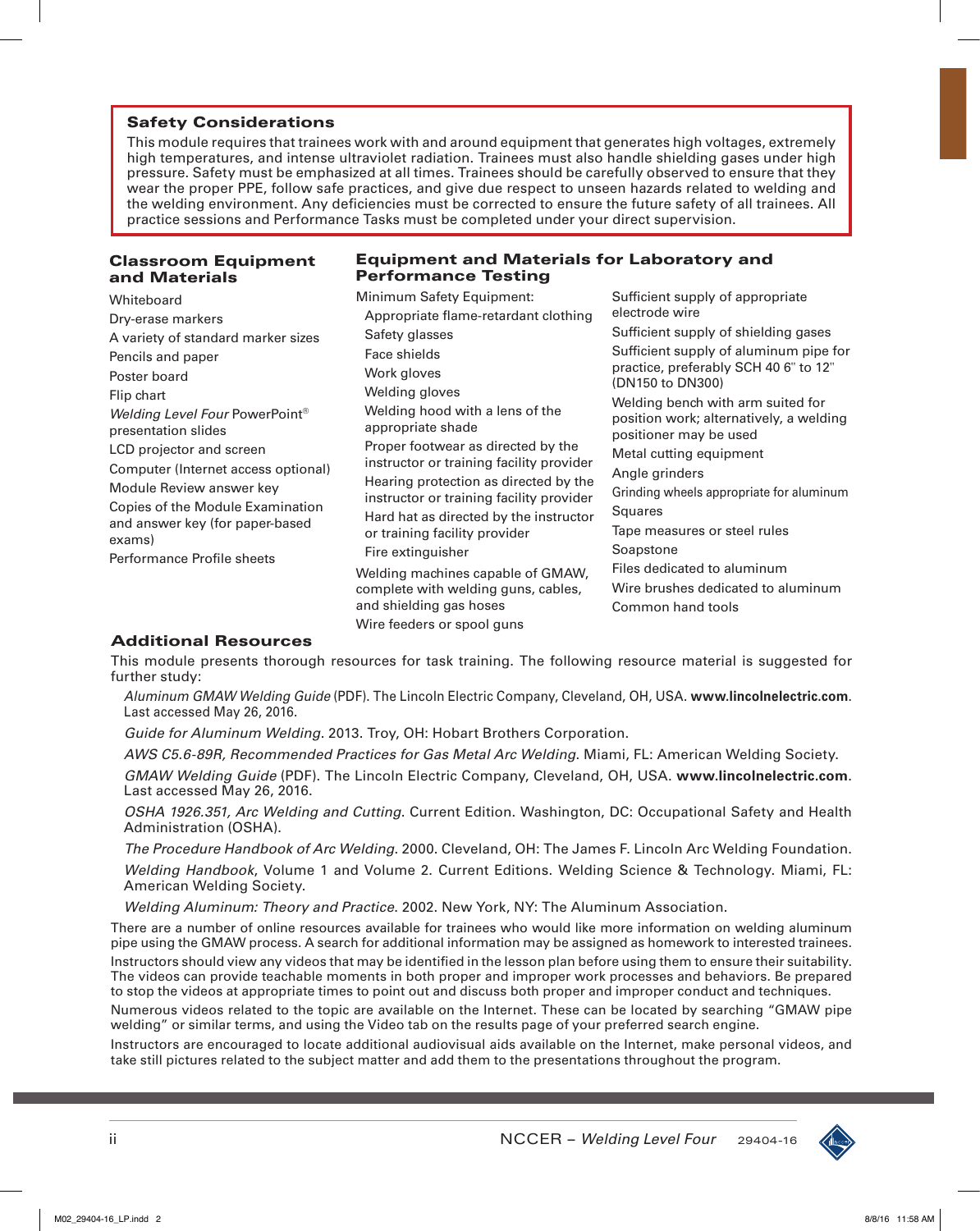# Session Outline for Module 29404-16

GMAW – Aluminum Pipe

The Lesson Plan for this module is divided into twenty 2.5-hour sessions. This time includes 10 minutes for administrative tasks and a 10-minute break per session.

# **Session One**

Session One introduces trainees to welding aluminum pipe using the GMAW process. This session covers the complete module, Sections 1.0.0 through 1.4.6.

- 1. Open the Session One presentation.
- 2. Use the Kickoff Activity to help the trainees recall what they already know about welding aluminum and considering how the information may or may not apply to welding aluminum pipe.
- 3. Review common welding safety practices, emphasizing any practices directly related to GMAW.
- 4. Describe how to prepare the welding area, welding coupons, and the welding equipment.
- 5. Review the techniques and required positions for aluminum pipe V-groove welds.
- 6. Use the Section Review questions to review the topics of this session.

# **Session Two**

Session Two is a review and testing session. Have trainees complete the Module Review. Alternatively, these may have been assigned as homework at the end of the previous session. Go over the Module Review in class prior to the exam and answer any questions that the trainees may have.

- 1. Go over the Module Review to prepare trainees for the Module Exam.
- 2. Administer the Module Exam. Record the testing results on the Registration of Training Modules form and submit the form to your Training Program Sponsor.

# **Sessions Three through Twenty**

Sessions Three through Twenty are laboratory sessions that provide an opportunity to practice and complete the Performance Tasks associated with this module.

- 1. Note that no slide presentation is associated with these laboratory sessions.
- 2. Demonstrate how to complete GMAW V-groove welds with backing on aluminum pipe.
- 3. Trainees practice and complete the requirements of Performance Task 1.
- 4. Document successful Performance Task completions for each trainee on the Performance Profile sheet and submit the results to the Training Program Sponsor.

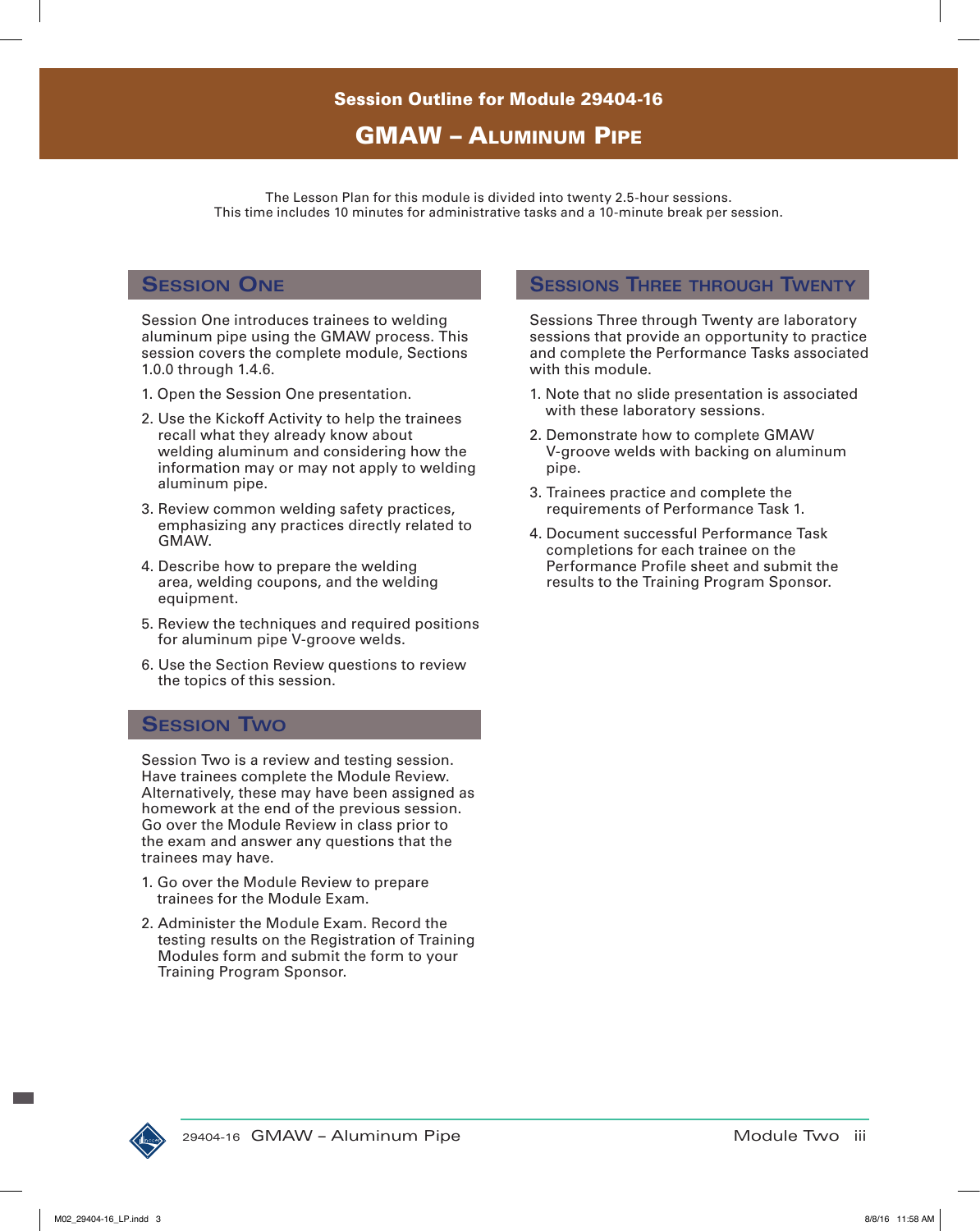## Materials Checklist for Module 29404-16, GMAW – Aluminum Pipe

| <b>Equipment and Materials</b>                                                     |                                                                                                        |                                                                                                           |  |
|------------------------------------------------------------------------------------|--------------------------------------------------------------------------------------------------------|-----------------------------------------------------------------------------------------------------------|--|
| Personal protective equipment:                                                     | Poster board                                                                                           | Metal cutting equipment                                                                                   |  |
| Appropriate flame-retardant<br>clothing                                            | Flip chart                                                                                             | Squares                                                                                                   |  |
| Safety glasses                                                                     | <b>Welding Level Four</b><br>PowerPoint® Presentation<br>Slides                                        | Wire brushes dedicated to<br>aluminum                                                                     |  |
| Face shields                                                                       | LCD projector and screen                                                                               | Common hand tools                                                                                         |  |
| Work gloves                                                                        | Computer (Internet access<br>optional)                                                                 | Sufficient supply of shielding<br>gases                                                                   |  |
| Welding gloves                                                                     | Module Review answer key                                                                               | Grinding wheels appropriate<br>for aluminum                                                               |  |
| Welding hood with lens of<br>the appropriate shade                                 | Copies of the Module<br>Examination and answer key<br>(for paper-based exams)                          | Sufficient supply of aluminum<br>pipe for practice, preferably<br>SCH 40 6" to 12" (DN150 to<br>DN300)    |  |
| Proper footwear as<br>designated by instructor or<br>training facility provider    | <b>Performance Profile Sheets</b>                                                                      | Sufficient supply of<br>appropriate electrode wire                                                        |  |
| Hearing protection as<br>designated by instructor or<br>training facility provider | Welding machines capable of<br>GMAW, complete with welding<br>guns, cables, and shielding gas<br>hoses | Welding bench with arm suited<br>for position work; alternatively,<br>a welding positioner may be<br>used |  |
| Hard hat as designated by<br>instructor or training facility<br>provider           | Tape measures or steel rules                                                                           | Files dedicated to aluminum                                                                               |  |
| Fire extinguisher                                                                  | Angle grinders                                                                                         | Soapstone                                                                                                 |  |
| Whiteboard/chalkboard                                                              | Wire feeders or spool guns                                                                             |                                                                                                           |  |
| Markers/chalk                                                                      |                                                                                                        |                                                                                                           |  |
| A variety of standard marker<br>sizes                                              |                                                                                                        |                                                                                                           |  |
| Pencils and paper                                                                  |                                                                                                        |                                                                                                           |  |
|                                                                                    |                                                                                                        |                                                                                                           |  |
|                                                                                    |                                                                                                        |                                                                                                           |  |
|                                                                                    |                                                                                                        |                                                                                                           |  |
|                                                                                    |                                                                                                        |                                                                                                           |  |
|                                                                                    |                                                                                                        |                                                                                                           |  |
|                                                                                    |                                                                                                        |                                                                                                           |  |
|                                                                                    |                                                                                                        |                                                                                                           |  |
|                                                                                    |                                                                                                        |                                                                                                           |  |
|                                                                                    |                                                                                                        |                                                                                                           |  |

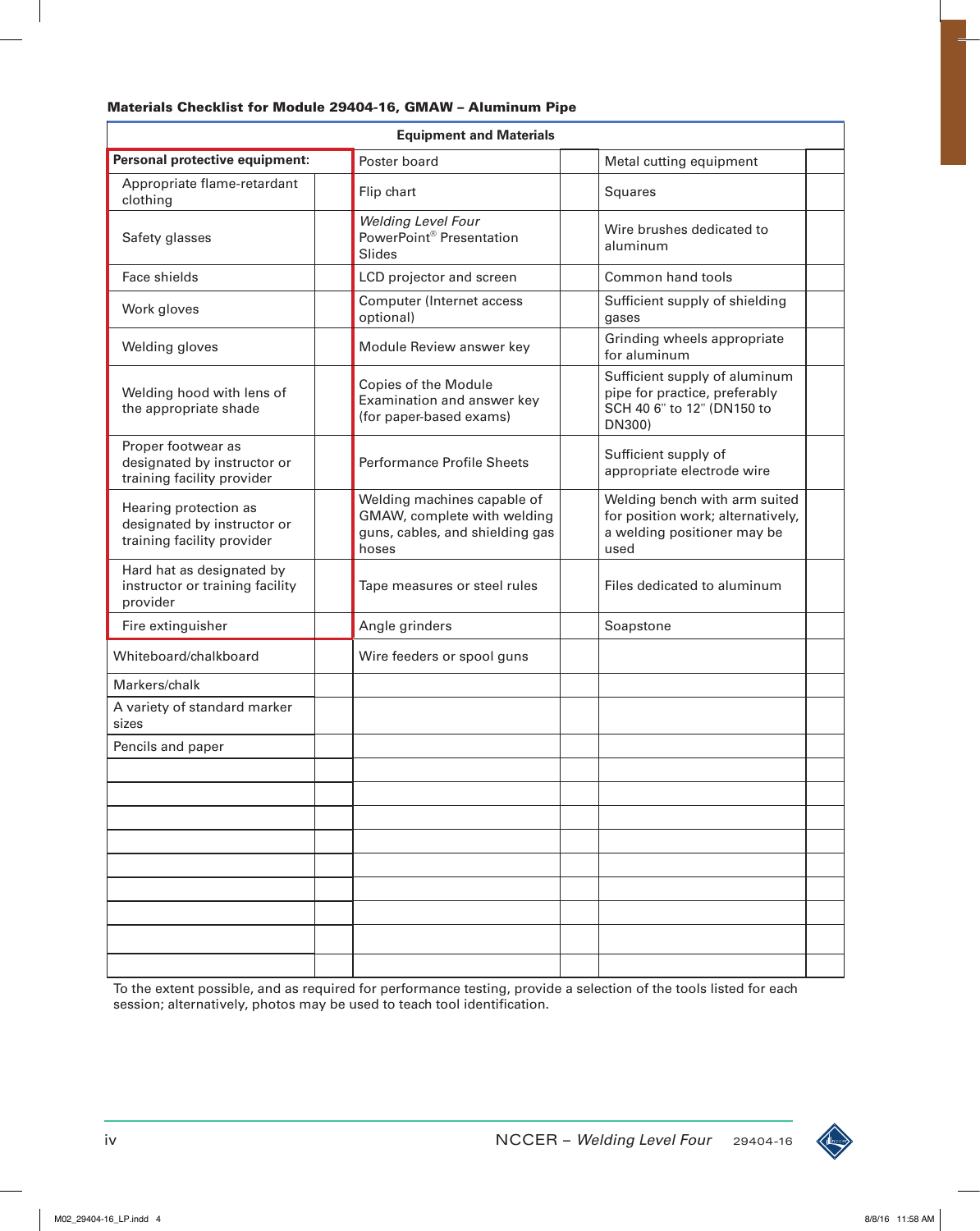# Lesson Plans for 29402-16

# GTAW – Aluminum Plate

**Module Three (29402-16)** provides insight into welding aluminum using the GTAW process and an opportunity to hone the necessary skills. The GTAW process is unique since the welder must add the filler metal using the opposite hand. The process is well suited for welding aluminum, using the freehand or walking-the-cup technique and both stringer and weave beads.

| <b>Objectives</b>                                                                                                                                                                                                                                                                                                                                                                                                                                                                                                                                                                                                                                              | <b>Performance Tasks</b>                                                                                                                                                                                                                                                                                                                                                                                                                                                                                                              |
|----------------------------------------------------------------------------------------------------------------------------------------------------------------------------------------------------------------------------------------------------------------------------------------------------------------------------------------------------------------------------------------------------------------------------------------------------------------------------------------------------------------------------------------------------------------------------------------------------------------------------------------------------------------|---------------------------------------------------------------------------------------------------------------------------------------------------------------------------------------------------------------------------------------------------------------------------------------------------------------------------------------------------------------------------------------------------------------------------------------------------------------------------------------------------------------------------------------|
| <b>Learning Objective 1</b><br>Explain how to prepare for GTAW aluminum<br>welding and describe specific fillet and groove<br>welding techniques.<br>a. Describe common GTAW welding techniques.<br>b. Identify common welding safety practices.<br>c. Explain how to prepare the area and<br>materials for aluminum GTAW practice.<br>d. Explain how to prepare GTAW equipment for<br>welding.<br>e. Describe how to accomplish terminations<br>and restarts and create basic GTAW weld<br>beads.<br>f. Describe how to make aluminum fillet welds<br>in various positions.<br>g. Describe how to make aluminum plate<br>V-groove welds in various positions. | <b>Performance Task 1 (Learning Objective 1)</b><br>Weld a pad on aluminum plate in the flat posi-<br>tion using GTAW stringer and weave beads.<br><b>Performance Task 2 (Learning Objective 1)</b><br>Make multiple-pass GTAW fillet welds on alumi-<br>num plate in the following positions:<br>$-1F$<br>$-2F$<br>$-3F$<br>$-4F$<br><b>Performance Task 3 (Learning Objective 1)</b><br>Make multiple-pass GTAW V-groove welds with<br>backing on aluminum plate in the following<br>positions:<br>$-1G$<br>$-2G$<br>$-3G$<br>$-4G$ |

## Teaching Time: 30 Hours

(Twelve 2.5-Hour Sessions)

Session time may be adjusted to accommodate your class size, schedule, and teaching style.

#### Before You Begin

As you prepare for each session, allow sufficient time to review the course objectives, content, visual aids (including the accompanying PowerPoint® presentation), and these lesson plans, and to gather the required equipment and materials. Consider time required for demonstrations, laboratories, field trips, and testing.

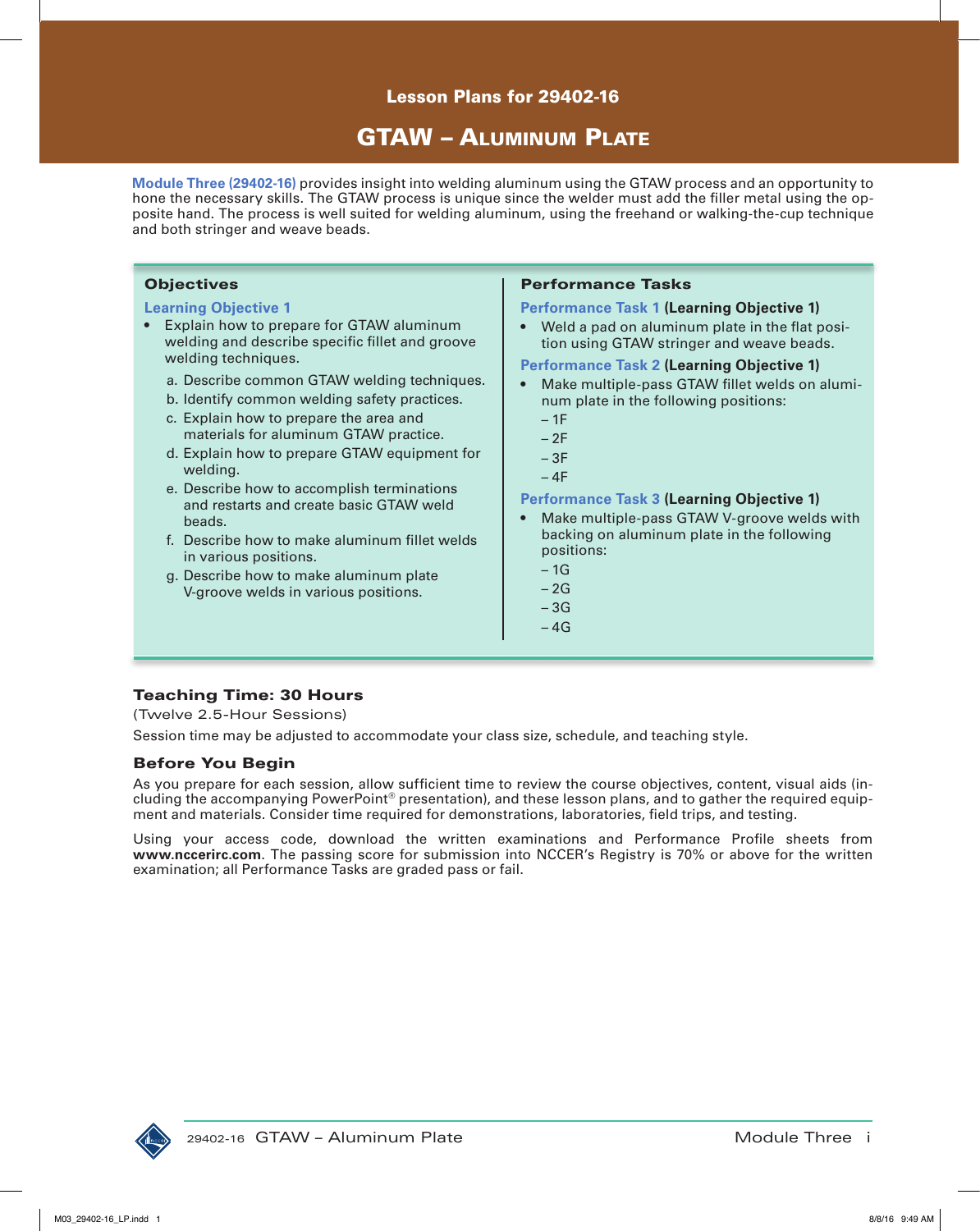This module requires that trainees work with and around equipment that generates high voltages, extremely high temperatures, and intense ultraviolet radiation. Trainees must also handle shielding gases under high pressure. Safety must be emphasized at all times. Trainees should be carefully observed to ensure that they wear the proper PPE, follow safe practices, and give due respect to unseen hazards related to welding and the welding environment. Any deficiencies must be corrected to ensure the future safety of all trainees. All practice sessions and Performance Tasks must be completed under your direct supervision.

#### Classroom Equipment and Materials

#### Equipment and Materials for Laboratory and Performance Testing

| Whiteboard                                            | Minimum Safety Equipment:                                               | Sufficient supply of appropriate filler metal                                    |
|-------------------------------------------------------|-------------------------------------------------------------------------|----------------------------------------------------------------------------------|
| Dry-erase markers                                     | Appropriate flame-retardant                                             | Sufficient supply of appropriate                                                 |
| A variety of standard marker sizes                    | clothing                                                                | tungsten electrodes                                                              |
| Pencils and paper                                     | Safety glasses                                                          | Sufficient supply of shielding gases                                             |
| Poster board                                          | Face shields                                                            | Sufficient supply of aluminum plate                                              |
| Flip chart                                            | Work gloves                                                             | for practice, preferably 1/4" (6 mm                                              |
| Welding Level Four PowerPoint®<br>presentation slides | Welding gloves<br>Welding hood with a lens of the                       | metric plate) but no more than $\frac{1}{2}$ "<br>thickness (12 mm metric plate) |
| LCD projector and screen                              | appropriate shade                                                       | Welding bench with arm suited for                                                |
| Computer (Internet access optional)                   | Proper footwear as designated by                                        | position work; alternatively, a welding<br>positioner may be used                |
| Module Review answer key                              | the instructor or training facility<br>provider                         | Metal cutting equipment                                                          |
| Copies of the Module Examination                      | Hearing protection as designated                                        | Angle grinders                                                                   |
| and answer key (for paper-based<br>exams)             | by the instructor or training facility<br>provider                      | Grinding wheels suitable for<br>aluminum                                         |
| Performance Profile sheets                            | Hard hat as designated by the                                           | Squares                                                                          |
|                                                       | instructor or training facility                                         | Tape measures or steel rules                                                     |
|                                                       | provider                                                                | Soapstone                                                                        |
|                                                       | Fire extinguisher                                                       | Files dedicated to aluminum                                                      |
|                                                       | Welding machines capable of GTAW,<br>complete with torches, cables, and | Wire brushes dedicated to aluminum<br>Common hand tools                          |

## Additional Resources

This module presents thorough resources for task training. The following resource material is suggested for further study:

*OSHA Standard 1926.351, Arc Welding and Cutting*. Current Edition. Washington, DC: Occupational Safety and Health Administration.

*The Procedure Handbook of Arc Welding*. Current Edition. Cleveland, OH: The Lincoln Electric Company. *Welding Handbook*, Volume 1 and Volume 2. Miami, FL: The American Welding Society.

*Gas Tungsten Arc Welding*. Current Edition. Cleveland, OH: The James F. Lincoln Arc Welding Foundation.

*Gas Tungsten Arc Welding*. Current Edition. Appleton, WI: Miller Electric Manufacturing Company.

*AWS D1.2/D1.2M, Structural Welding Code—Aluminum*. Miami, FL: American Welding Society.

shielding gas hoses

The following websites offer resources for products and training:

The Lincoln Electric Company, **www.lincolnelectric.com**.

Miller Electric Manufacturing, **www.millerwelds.com**.

There are a number of online resources available for trainees who would like more information on welding aluminum plate using the GTAW process. A search for additional information may be assigned as homework to interested trainees. Instructors should view any videos that may be identified in the lesson plan before using them to ensure their suitability. The videos can provide teachable moments in both proper and improper work processes and behaviors. Be prepared to stop the videos at appropriate times to point out and discuss both proper and improper conduct and techniques.

Numerous videos related to the topic are available on the Internet. These can be located by searching "GTAW plate welding" or similar terms, and using the Video tab on the results page of your preferred search engine.

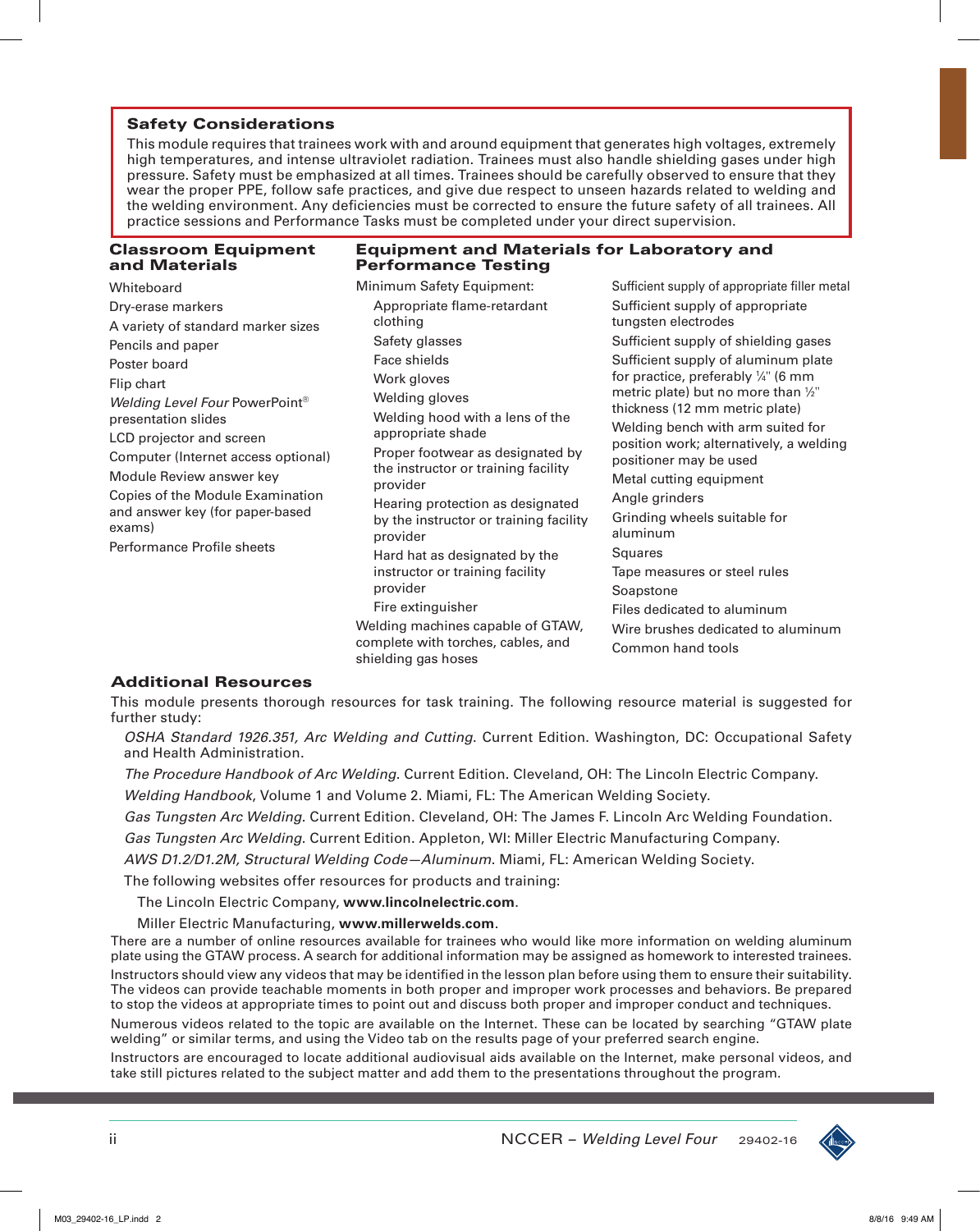# Session Outline for 29402-16

# GTAW – Aluminum Plate

The Lesson Plan for this module is divided into twelve 2.5-hour sessions. This time includes 10 minutes for administrative tasks and a 10-minute break per session.

# **Session One**

Session One introduces trainees to welding safety practices and the required preparations for GTAW aluminum plate welding. This session covers Sections 1.0.0 through 1.5.4.

- 1. Open the Session One presentation.
- 2. Use the Kickoff Activity to determine trainees' experience with GTAW and aluminum, and to review some basic GTAW concepts.
- 3. Review the basic concepts of GTAW aluminum plate welding.
- 4. Review common welding safety practices, emphasizing any practices directly related to GTAW.
- 5. Describe how to prepare the welding area, welding coupons, and the welding equipment.
- 6. Discuss how trainees will practice basic stringer and weave beads by building pads.
- 7. Use the Section Review questions to review the topics of this session.

# **Session Two**

Session Two reviews the techniques needed to produce GTAW fillet and V-groove with backing welds in aluminum plate. This session covers Sections 1.6.0 through 1.7.4.

- 1. Open the Session Two presentation.
- 2. Use the Kickoff Activity to review the use of helium to reduce the required welding current.
- 3. Review the primary fillet-weld positions.
- 4. Discuss acceptable and unacceptable filletweld profiles.
- 5. Review the techniques required for fillet welds on aluminum.
- 6. Review the primary V-groove weld positions.
- 7. Discuss acceptable and unacceptable V-groove weld profiles.
- 8. Review the techniques required for V-groove welds with backing on aluminum.
- 9. Use the Section Review questions to review the topics of this session.
- 10. Go over the Module Review to prepare trainees for the Module Exam.
- 11. Administer the Module Exam. Record the testing results on the Registration of Training Modules form and submit the form to your Training Program Sponsor.

## **Sessions Three through Twelve**

Sessions Three through Twelve are laboratory sessions that provide an opportunity to practice and complete the Performance Tasks associated with this module.

- 1. Note that no slide presentation is associated with these laboratory sessions.
- 2. Demonstrate how to complete GTAW fillet and V-groove welds on aluminum plate coupons.
- 3. Trainees practice and complete the requirements of Performance Tasks 1 through 3.
- 4. Document successful Performance Task completions for each trainee on the Performance Profile sheet and submit the results to the Training Program Sponsor.

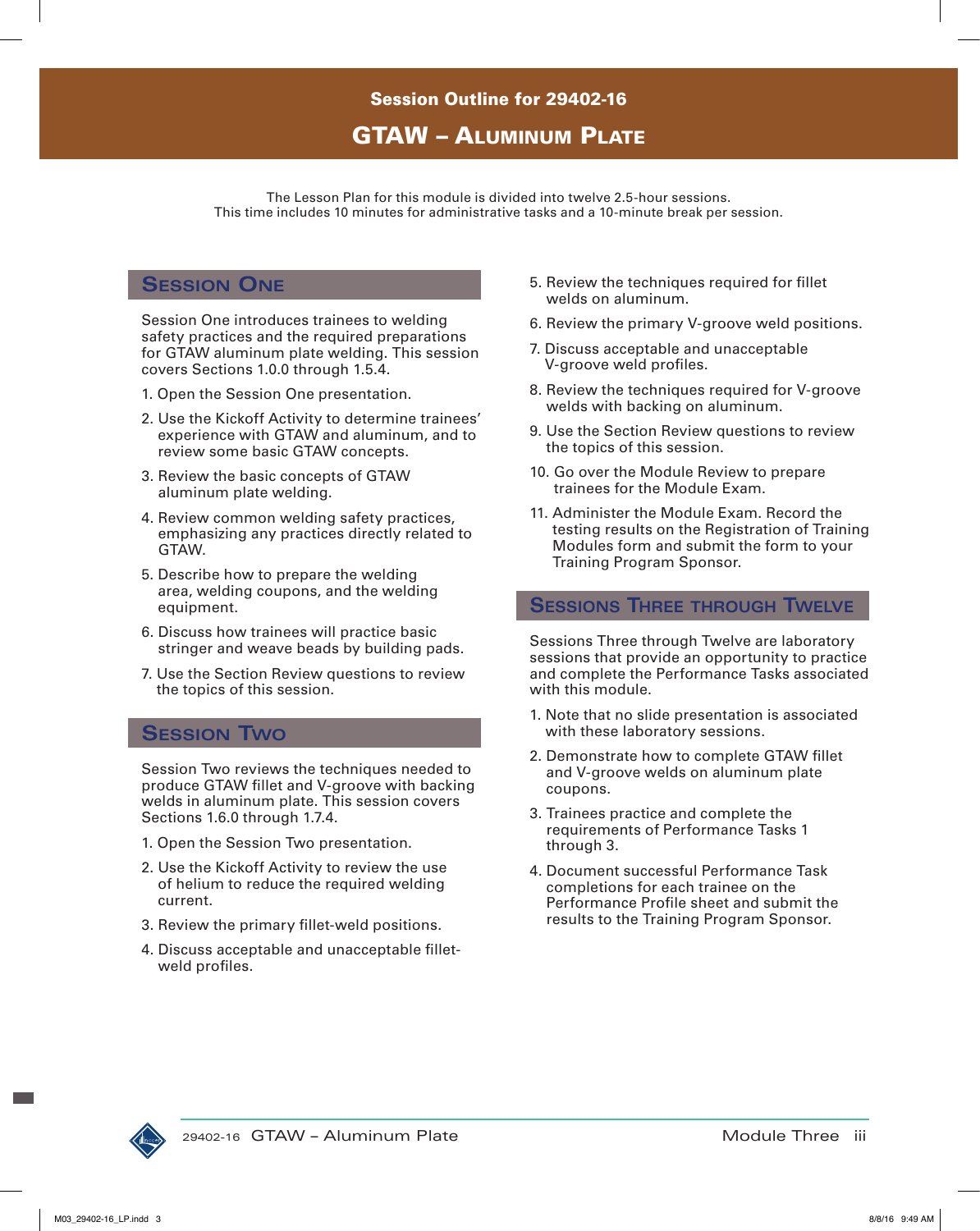| <b>Equipment and Materials</b>                                                     |                                                                                                   |                                                                                                                                                        |
|------------------------------------------------------------------------------------|---------------------------------------------------------------------------------------------------|--------------------------------------------------------------------------------------------------------------------------------------------------------|
| Personal protective equipment:                                                     | <b>Welding Level Four</b><br>PowerPoint <sup>®</sup> presentation<br>slides                       | Sufficient supply of<br>appropriate filler metal                                                                                                       |
| Appropriate flame-retardant<br>clothing                                            | LCD projector and screen                                                                          | Sufficient supply of<br>appropriate tungsten<br>electrodes                                                                                             |
| Safety glasses                                                                     | Computer (Internet access<br>optional)                                                            | Grinding wheels suitable for<br>aluminum                                                                                                               |
| Face shields                                                                       | Module Review answer key                                                                          | Metal cutting equipment                                                                                                                                |
| Work gloves                                                                        | Copies of the Module<br>Examination and answer key<br>(for paper-based exams)                     | Wire brushes dedicated to<br>aluminum                                                                                                                  |
| Welding gloves                                                                     | Performance Profile sheets                                                                        | Tape measures or steel rules                                                                                                                           |
| Welding hood with lens of the<br>appropriate shade                                 | Welding machines capable of<br>GTAW, complete with torches,<br>cables, and shielding gas<br>hoses | Welding bench with arm suited<br>for position work; alternatively,<br>a welding positioner may be<br>used                                              |
| Proper footwear as designated<br>by instructor or training facility<br>provider    | Sufficient supply of<br>appropriate tungsten<br>electrodes                                        | Sufficient supply of aluminum<br>plate for practice, preferably<br>1/4" (6 mm metric plate) but no<br>more than 1/2" thickness (12<br>mm metric plate) |
| Hearing protection as<br>designated by instructor or<br>training facility provider | Angle grinders                                                                                    | Files dedicated to aluminum                                                                                                                            |
| Hard hat as designated by<br>instructor or training facility<br>provider           | Soapstone                                                                                         | Squares                                                                                                                                                |
| Fire extinguisher                                                                  | Common hand tools                                                                                 |                                                                                                                                                        |
| Whiteboard/chalkboard                                                              |                                                                                                   |                                                                                                                                                        |
| Markers/chalk                                                                      |                                                                                                   |                                                                                                                                                        |
| Pencils and paper                                                                  |                                                                                                   |                                                                                                                                                        |
| Poster board                                                                       |                                                                                                   |                                                                                                                                                        |
| Flip chart                                                                         |                                                                                                   |                                                                                                                                                        |
|                                                                                    |                                                                                                   |                                                                                                                                                        |

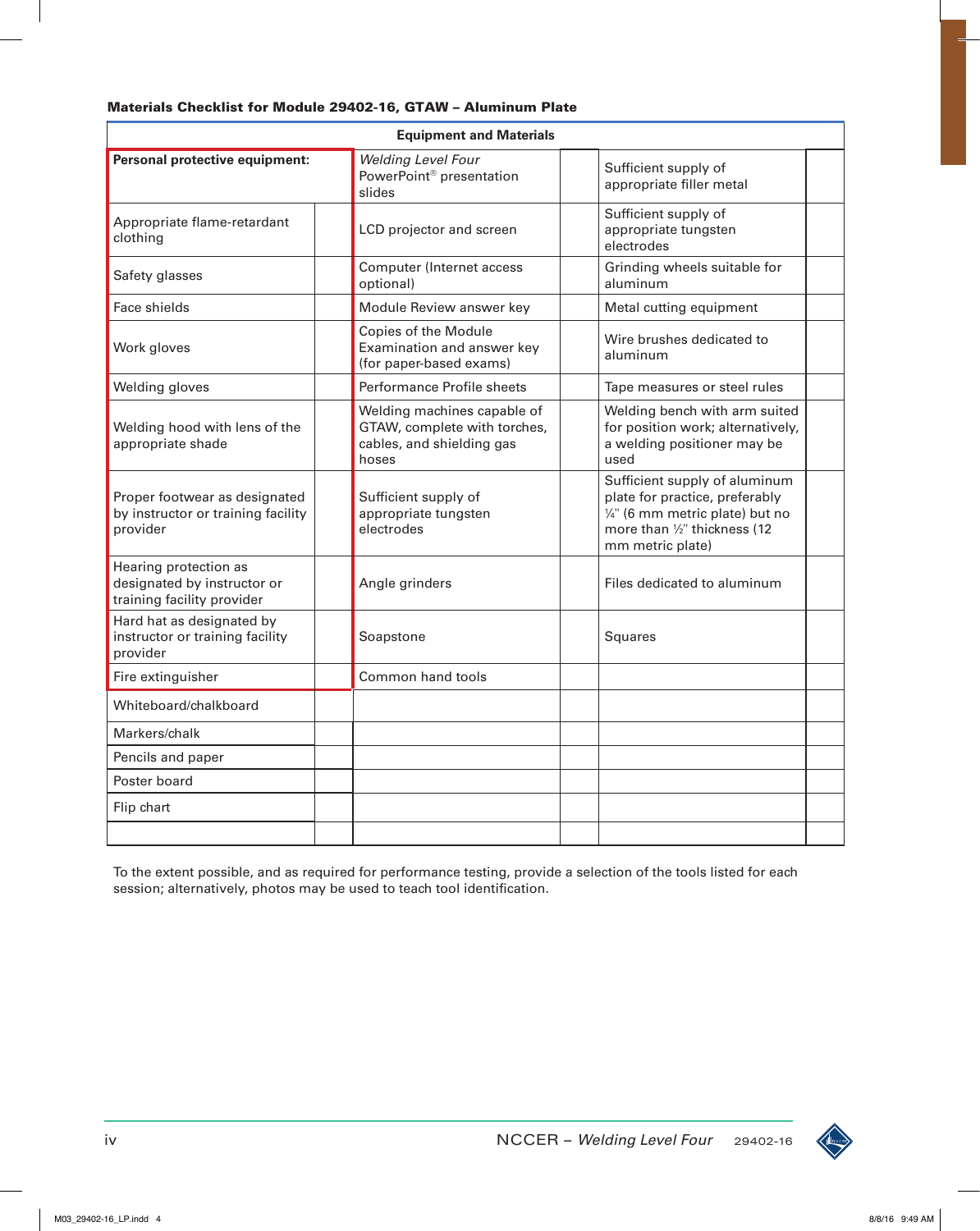# Lesson Plans for 29403-16

# GTAW – Aluminum Pipe

**Module Four (29403-16)** provides insight into welding aluminum pipe using the GTAW process and the modified U-groove joint, which does not require a metal backing or a backing gas. The GTAW process is unique since the welder must add the filler metal using the opposite hand. The process is well suited for welding aluminum, using the freehand or walking-the-cup technique. One thing welders must understand about welding aluminum is that a significant amount of welding current is required, especially when working with thick materials.

| <b>Objectives</b>                                                                                                                                                                                                                                                                                                                                                                                                                                                                                                                                                     | <b>Performance Tasks</b>                                                                                                                                                        |
|-----------------------------------------------------------------------------------------------------------------------------------------------------------------------------------------------------------------------------------------------------------------------------------------------------------------------------------------------------------------------------------------------------------------------------------------------------------------------------------------------------------------------------------------------------------------------|---------------------------------------------------------------------------------------------------------------------------------------------------------------------------------|
| <b>Learning Objective 1</b><br>Explain how to prepare for GTAW aluminum<br>$\bullet$<br>pipe welding and describe specific pipe-weld-<br>ing techniques.<br>a. Describe common GTAW pipe-welding<br>techniques.<br>b. Identify common welding safety practices.<br>c. Explain how to prepare the area and<br>materials for aluminum GTAW practice.<br>d. Explain how to prepare GTAW equipment for<br>welding.<br>e. Describe techniques and positions related to<br>aluminum pipe GTAW.<br>f. Describe how to make modified U-groove<br>GTAW welds on aluminum pipe. | <b>Performance Task 1 (Learning Objective 1)</b><br>Make GTAW modified U-groove welds on alu-<br>$\bullet$<br>minum pipe in the following positions:<br>$-2G$<br>$-5G$<br>$-6G$ |

## Teaching Time: 50 Hours

(Twenty 2.5-Hour Sessions)

Session time may be adjusted to accommodate your class size, schedule, and teaching style.

## Before You Begin

As you prepare for each session, allow sufficient time to review the course objectives, content, visual aids (including the accompanying PowerPoint® presentation), and these lesson plans, and to gather the required equipment and materials. Consider time required for demonstrations, laboratories, field trips, and testing.

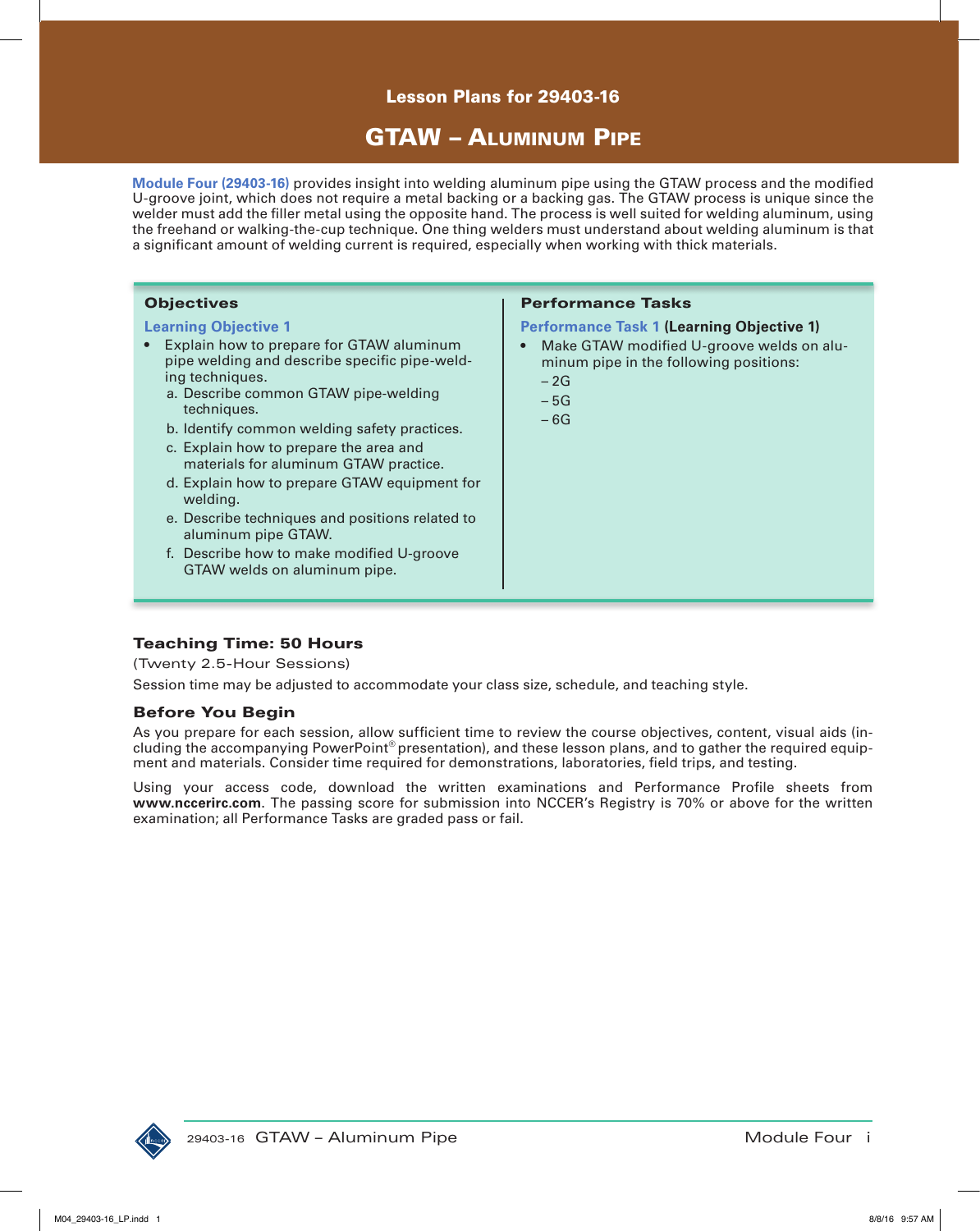This module requires that trainees work with and around equipment that generates high voltages, extremely high temperatures, and intense ultraviolet radiation. Trainees must also handle shielding gases under high pressure. Safety must be emphasized at all times. Trainees should be carefully observed to ensure that they wear the proper PPE, follow safe practices, and give due respect to unseen hazards related to welding and the welding environment. Any deficiencies must be corrected to ensure the future safety of all trainees. All practice sessions and Performance Tasks must be completed under your direct supervision.

#### Classroom Equipment and Materials

#### Equipment and Materials for Laboratory and Performance Tasks

Whiteboard Dry-erase markers A variety of standard marker sizes Pencils and paper Poster board Flip chart LCD projector and screen Computer (Internet access optional) Module Review answer key Copies of the Module Examination and answer key (for paper-based exams) Performance Profile sheets

Minimum Safety Equipment: Appropriate flame-retardant clothing Safety glasses Face shields Work gloves Welding gloves Welding hood with a lens of the appropriate shade Proper footwear as directed by the instructor or training facility provider Hearing protection as directed by the instructor or training facility provider Hard hat as directed by the instructor or training facility provider Fire extinguisher Welding machines capable of GTAW, complete with torches, cables, and shielding gas hoses

Sufficient supply of appropriate filler metal Sufficient supply of appropriate tungsten electrodes Sufficient supply of shielding gases Sufficient supply of aluminum pipe for practice, preferably SCH 40 3" to 12" (DN80 to DN300) pipe Welding bench with arm suited for position work; alternatively, a welding positioner may be used Metal cutting equipment Angle grinders Grinding wheels suitable for aluminum **Squares** Tape measures or steel rules Soapstone Files dedicated to aluminum Wire brushes dedicated to aluminum Common hand tools

## Additional Resources

This module presents thorough resources for task training. The following resource material is suggested for further study:

*OSHA Standard 1926.351, Arc Welding and Cutting*. Current Edition. Washington, DC: Occupational Safety and Health Administration.

*The Procedure Handbook of Arc Welding*. Current Edition. The Lincoln Electric Company, Cleveland, OH, USA. *Welding Handbook*, Volume 1 and Volume 2. Miami, FL: The American Welding Society.

*Gas Tungsten Arc Welding*. Current Edition. Cleveland, OH: The James F. Lincoln Arc Welding Foundation.

*Gas Tungsten Arc Welding*. Current Edition. Appleton, WI: Miller Electric Manufacturing Company.

*AWS D1.2/D1.2M Structural Welding Code—Aluminum*. Miami, FL: American Welding Society.

The following websites offer resources for products and training:

The Lincoln Electric Company, **www.lincolnelectric.com**

Miller Electric Manufacturing, **www.millerwelds.com**

There are a number of online resources available for trainees who would like more information on welding aluminum pipe using the GTAW process. A search for additional information may be assigned as homework to interested trainees.

Instructors should view any videos that may be identified in the lesson plan before using them to ensure their suitability. The videos can provide teachable moments in both proper and improper work processes and behaviors. Be prepared to stop the videos at appropriate times to point out and discuss both proper and improper conduct and techniques.

Numerous videos related to the topic are available on the Internet. These can be located by searching "GTAW pipe welding" or similar terms, and using the Video tab on the results page of your preferred search engine.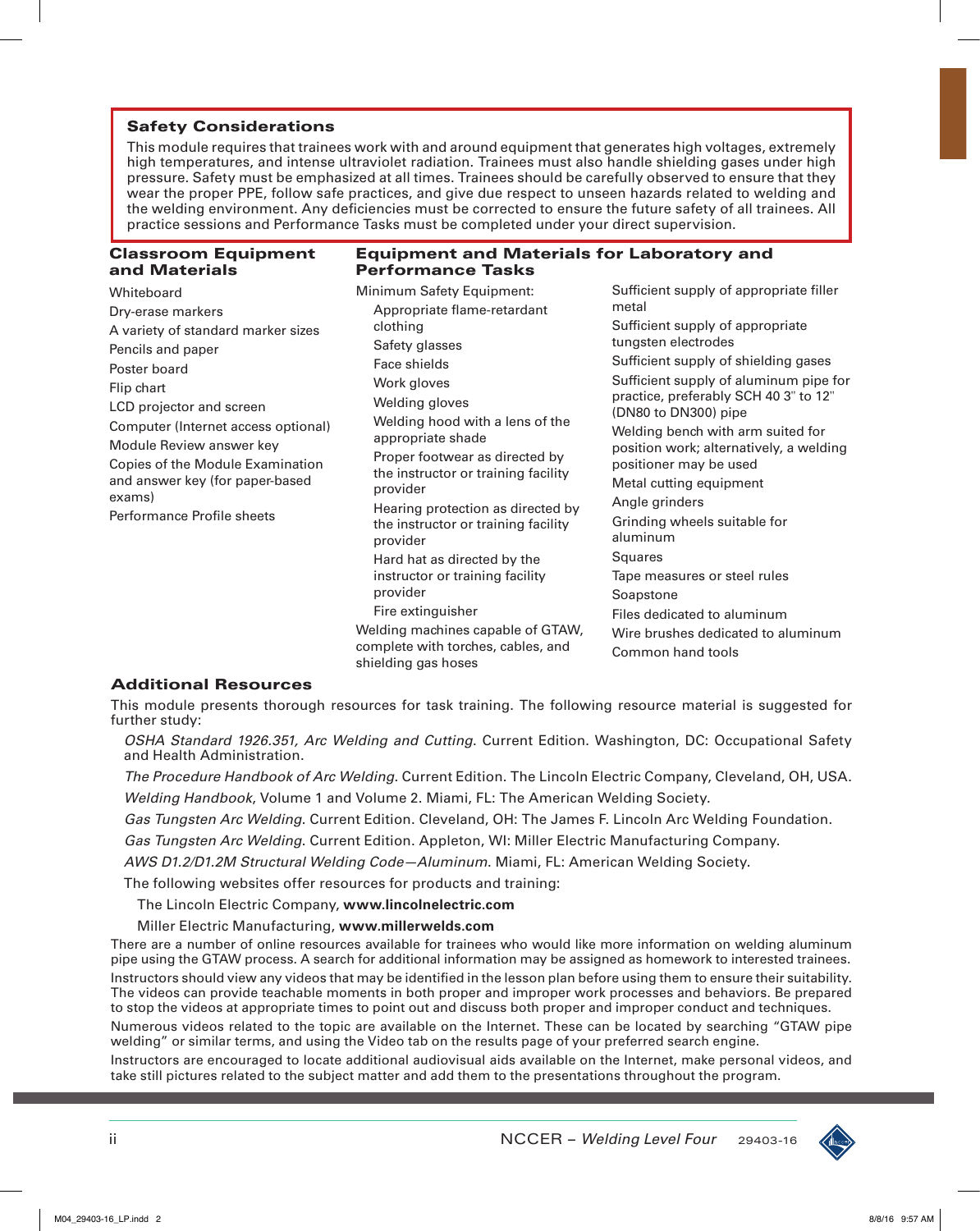# Session Outline for 29403-16

GTAW – Aluminum Pipe

The Lesson Plan for this module is divided into twenty 2.5-hour sessions. This time includes 10 minutes for administrative tasks and a 10-minute break per session.

# **Session One**

Session One introduces trainees to welding safety practices and the required preparations for GTAW pipe welding. This session covers Sections 1.0.0 through 1.5.2.

- 1. Open the Session One presentation.
- 2. Use the Kickoff Activity to expose trainees to some of the unique applications and positions related to welding aluminum pipe and tube.
- 3. Review the basic concepts of GTAW aluminum pipe welding.
- 4. Review common welding safety practices, emphasizing any practices directly related to GTAW.
- 5. Describe how to prepare the welding area, welding coupons, and the welding equipment.
- 6. Review the positions related to pipe welding.
- 7. Use the Section Review questions to review the topics of this session.

# **Session Two**

Session Two reviews the techniques used to produce GTAW pipe welds on aluminum using the U-groove joint configuration. This session covers Sections 1.6.0 through 1.6.3.

- 1. Open the Session Two presentation.
- 2. Use the Kickoff Activity to expose trainees to the welding of cast aluminum materials.
- 3. Review the primary pipe-welding positions.
- 4. Review the techniques and steps required to complete welds in the 2G, 5G, and 6G position.
- 5. Use the Section Review questions to review the topics of this session.
- 6. Go over the Module Review to prepare trainees for the Module Exam.
- 7. Administer the Module Exam. Record the testing results on the Registration of Training Modules form and submit the form to your Training Program Sponsor.

## **Sessions Three through Twenty**

Sessions Three through Twenty are laboratory sessions that provide an opportunity to practice and complete the Performance Tasks associated with this module.

- 1. Note that no slide presentation is associated with these laboratory sessions.
- 2. Demonstrate how to complete GTAW U-groove welds on aluminum pipe coupons.
- 3. Trainees practice and complete the requirements of Performance Task 1.
- 4. Document successful Performance Task completions for each trainee on the Performance Profile sheet and submit the results to the Training Program Sponsor.

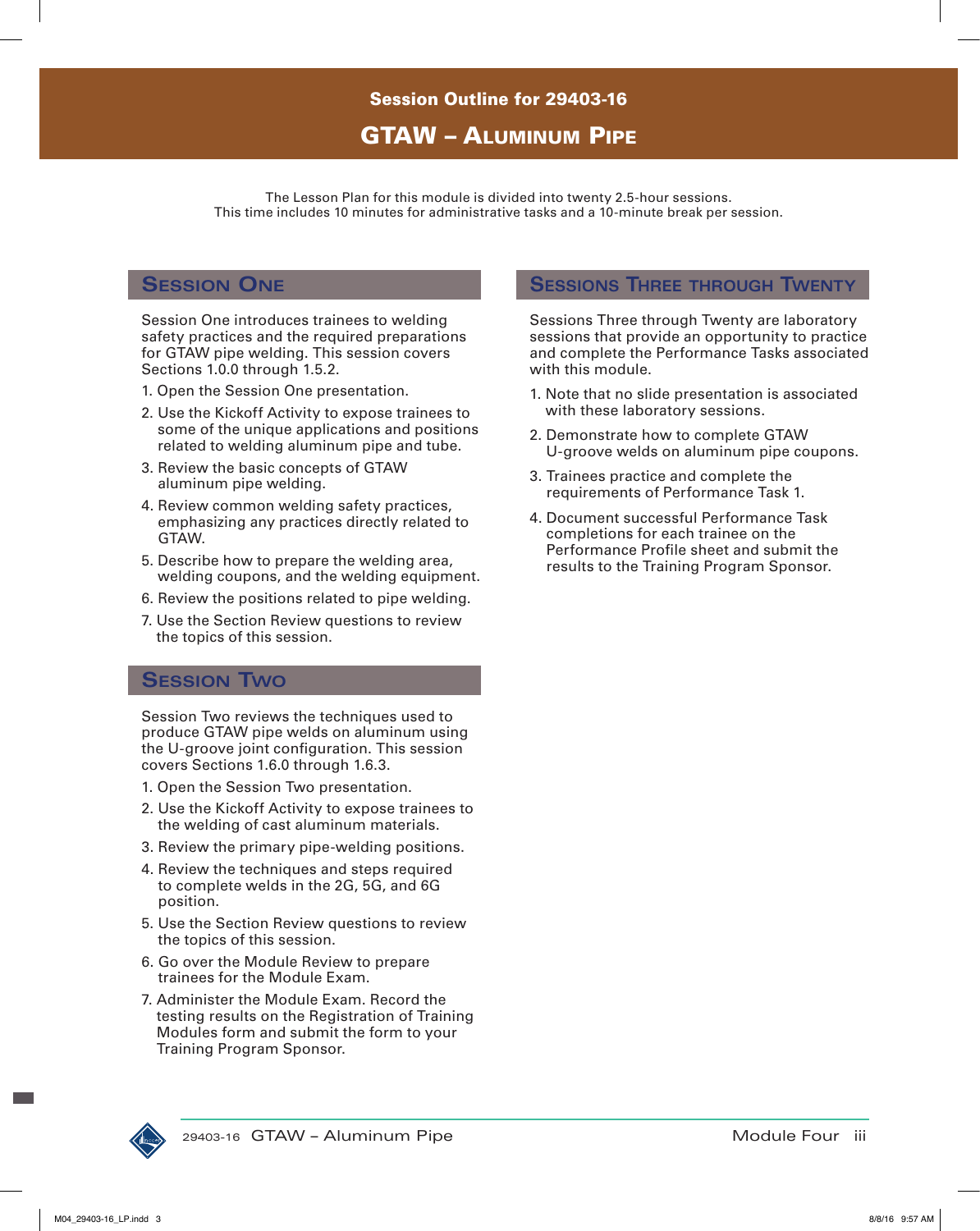## Materials Checklist for Module 29403-16, GTAW – Aluminum Pipe

| <b>Equipment and Materials</b>                                                     |                                                                                                            |                                                                                                           |
|------------------------------------------------------------------------------------|------------------------------------------------------------------------------------------------------------|-----------------------------------------------------------------------------------------------------------|
| Personal protective equipment:                                                     | LCD projector and screen                                                                                   | Sufficient supply of shielding<br>gases                                                                   |
| Appropriate flame-retardant<br>clothing                                            | Computer (Internet access<br>optional)                                                                     | Sufficient supply of<br>appropriate filler metal                                                          |
| Safety glasses                                                                     | <b>Welding Level Four</b><br>PowerPoint <sup>®</sup> presentation<br>slides                                | Sufficient supply of<br>appropriate tungsten<br>electrodes                                                |
| Face shields                                                                       | Module Review answer key                                                                                   | Metal cutting equipment                                                                                   |
| Work gloves                                                                        | Performance Profile sheets                                                                                 | Grinding wheels suitable for<br>aluminum                                                                  |
| Welding gloves                                                                     | <b>Copies of Module Examination</b><br>and answer key (for paper-<br>based exams)                          | Wire brushes dedicated to<br>aluminum                                                                     |
| Welding hood with lens of the<br>appropriate shade                                 | Welding machines capable of<br>GTAW, complete with torches,<br>cables, and shielding gas<br>hoses          | Welding bench with arm suited<br>for position work; alternatively,<br>a welding positioner may be<br>used |
| Proper footwear as designated<br>by instructor or training facility<br>provider    | Sufficient supply of aluminum<br>pipe for practice, preferably<br>SCH 40 3" to 12" (DN80 to<br>DN300) pipe | Files dedicated to aluminum                                                                               |
| Hearing protection as<br>designated by instructor or<br>training facility provider | Tape measures or steel rules                                                                               | Common hand tools                                                                                         |
| Hard hat as designated by<br>instructor or training facility<br>provider           | Angle grinders                                                                                             | Squares                                                                                                   |
| Fire extinguisher                                                                  | Soapstone                                                                                                  |                                                                                                           |
| Whiteboard/chalkboard                                                              |                                                                                                            |                                                                                                           |
| Markers/chalk                                                                      |                                                                                                            |                                                                                                           |
| Pencils and paper                                                                  |                                                                                                            |                                                                                                           |
| Poster board                                                                       |                                                                                                            |                                                                                                           |
| Flip chart                                                                         |                                                                                                            |                                                                                                           |
| Computer                                                                           |                                                                                                            |                                                                                                           |
| Copies of the Module<br>Examination                                                |                                                                                                            |                                                                                                           |
|                                                                                    |                                                                                                            |                                                                                                           |

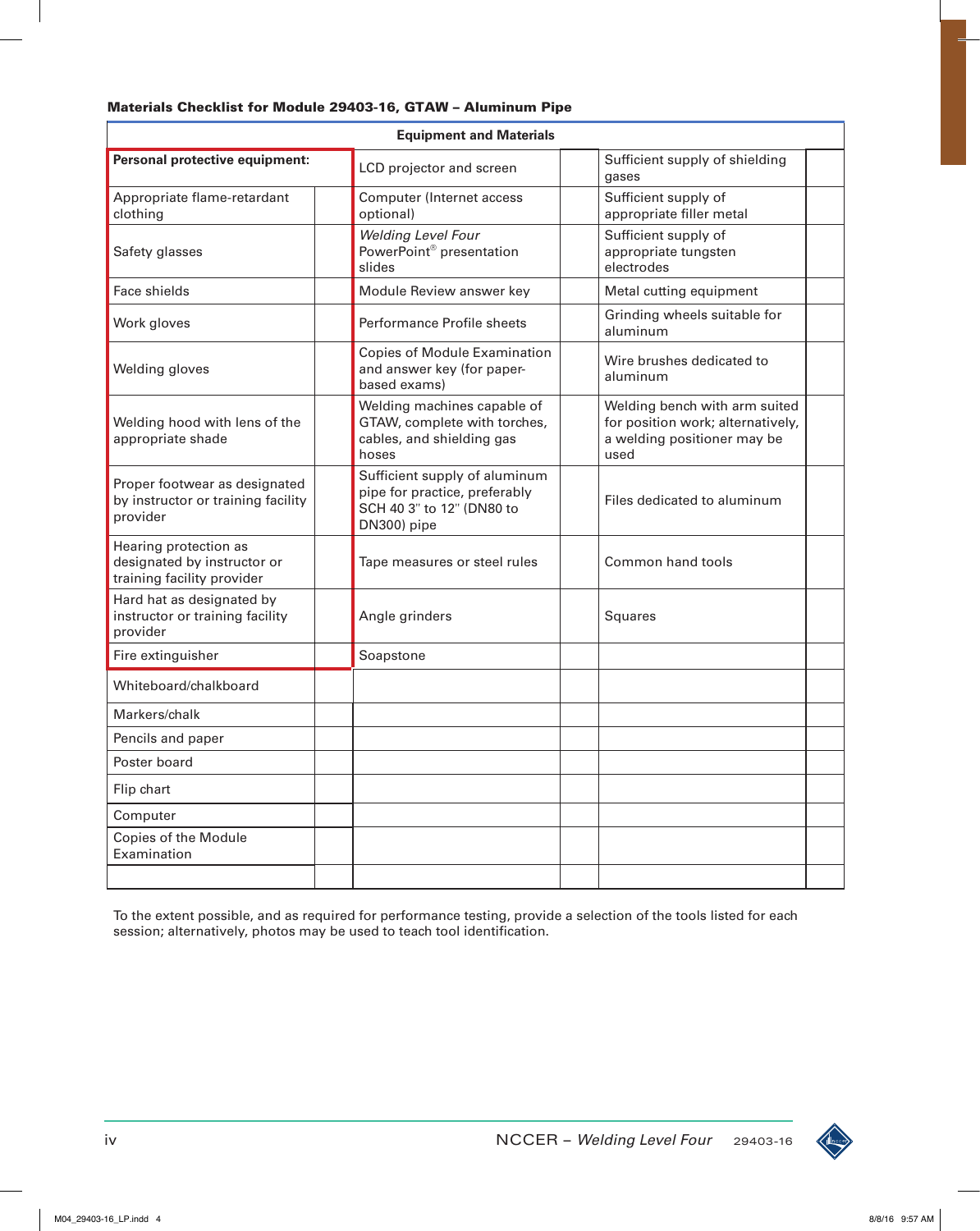# Lesson Plans for 29405-16

# Soldering and Brazing

**Module Five (29405-16)** presents soldering and brazing as the two thermal methods used for joining copper tubing and fittings. It describes the safety equipment, tools, and materials needed for soldering and brazing copper tubing for various applications. It also presents the preparations required and the processes involved in soldering and brazing copper tubing.

#### **Objectives**

#### **Learning Objective 1**

- Describe how to properly prepare and solder copper tubing.
	- a. Describe the proper use of the PPE, tools, and materials needed to solder copper tubing.
	- b. Describe how to prepare materials for soldering.
	- c. Describe how to solder copper tubing.

#### **Learning Objective 2**

- Describe how to properly prepare and braze copper tubing.
	- a. Describe the proper use of the PPE, tools, and materials needed to braze copper tubing.
	- b. Describe how to prepare the equipment and materials for brazing.
	- c. Describe how to braze copper to copper as well as to dissimilar metals.

#### Performance Tasks

#### **Performance Task 1 (Learning Objective 1)**

• Properly set up and shut down air-acetylene equipment.

#### **Performance Task 2 (Learning Objective 1)**

• Properly prepare and solder copper tubing in various planes, using various fittings.

#### **Performance Task 3 (Learning Objective 2)**

• Properly set up and shut down oxyfuel equipment.

#### **Performance Task 4 (Learning Objective 2)**

• Properly prepare and braze copper tubing in various planes, using various fittings.

## Teaching Time: 12.5 hours

(Five 2.5-Hour Sessions)

Session time may be adjusted to accommodate your class size, schedule, and teaching style.

## Before You Begin

As you prepare for each session, allow sufficient time to review the course objectives, content, visual aids (including the accompanying PowerPoint® presentation), and these lesson plans, and to gather the required equipment and materials. Consider time required for demonstrations, laboratories, field trips, and testing.

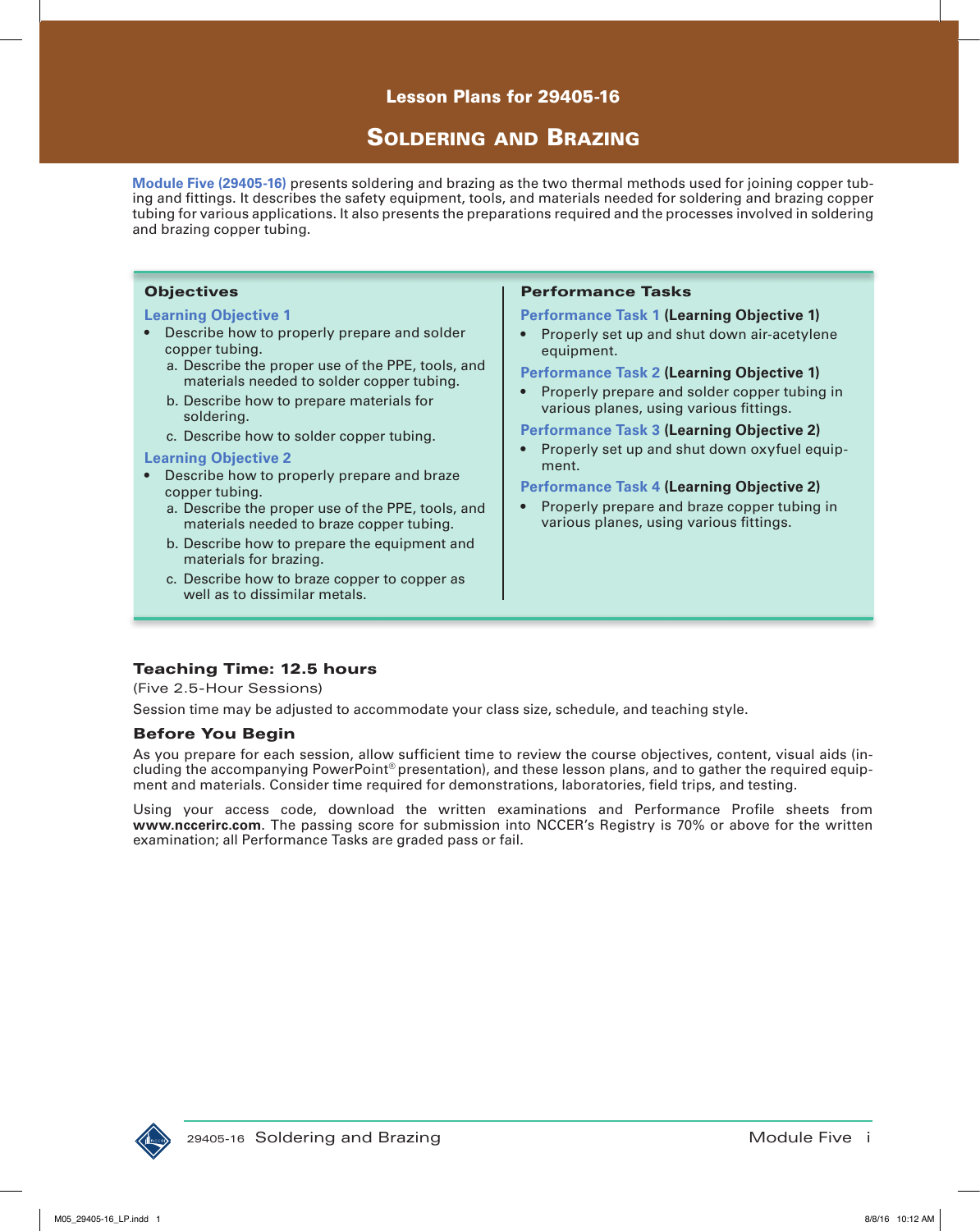This module requires that trainees work with and in the vicinity of open flames, sparks, combustible and explosive gases, and hot objects and surfaces. Safety must be emphasized at all times. Trainees should be carefully observed to ensure that they wear the proper PPE, follow safe practices, and give due respect to unseen hazards related to soldering and brazing. Any deficiencies must be corrected to ensure future trainee safety. All practice sessions and Performance Tasks must be completed under the direct supervision of the instructor.

#### Classroom Equipment and Materials

Whiteboard Dry-erase markers A variety of standard marker sizes Pencils and paper Poster board Flip chart *Welding Level Four* PowerPoint® presentation slides LCD projector and screen Computer (Internet access optional) Module Review answer key Copies of the Module Examination and answer key (for paper-based exams)

Performance Profile sheets

## Equipment and Materials for Laboratories and Performance Testing

Minimum Safety Equipment: Appropriate flame-retardant clothing Safety glasses or welding goggles with the appropriate tint Face shields (appropriately tinted if glasses or goggles are not) Work gloves Flame-retardant gloves, such as those used for GMAW or GTAW welding Proper footwear as directed by the instructor or training facility provider Hearing protection as directed by the instructor or training facility provider Hard hat as directed by the instructor or training facility provider Fire extinguisher Self-igniting soldering torch head for small propane cylinders Air-acetylene torch set with appropriate tips Oxyacetylene torch set, or comparable equipment, with appropriate brazing tips Soldering and brazing filler metals Soldering and brazing fluxes Copper tubing and fittings;  $\frac{1}{2}$ " (12) mm) copper tubing is suggested for soldering. 3 ⁄4" or 1" (22 or 28 mm) tubing is suggested for oxyacetylene brazing practice Sand cloth and/or abrasive pads Flux brushes Tape measures Tube-cutting tools Reamers suitable for copper tubing Tube brushes Nitrogen cylinder with regulator (optional) Accessories for nitrogen purging (optional)

## Additional Resources

This module presents thorough resources for task training. The following resource material is suggested for further study:

*A Guide to Brazing and Soldering* (PDF). The Harris Products Group, Mason, Ohio. **www.harrisproductsgroup.com**. *Gas Welding, Cutting, Brazing, & Heating Torch Instruction Manual* (PDF). The Harris Products Group, Mason, Ohio. **www.harrisproductsgroup.com**.

*Filler Metal Selection Chart* (PDF). The Harris Products Group, Mason, Ohio. **www.harrisproductsgroup.com**.

There are a number of online resources available for trainees who would like more information on soldering and brazing. A search for additional information may be assigned as homework to interested trainees.

Instructors should view any videos that may be identified in the lesson plan before using them to ensure their suitability. The videos can provide teachable moments in both proper and improper work processes and behaviors. Be prepared to stop the videos at appropriate times to point out and discuss both proper and improper conduct and techniques.

Numerous videos related to the topic are available on the Internet. These can be located by searching "soldering" and "brazing", and using the Video tab on the results page of your preferred search engine.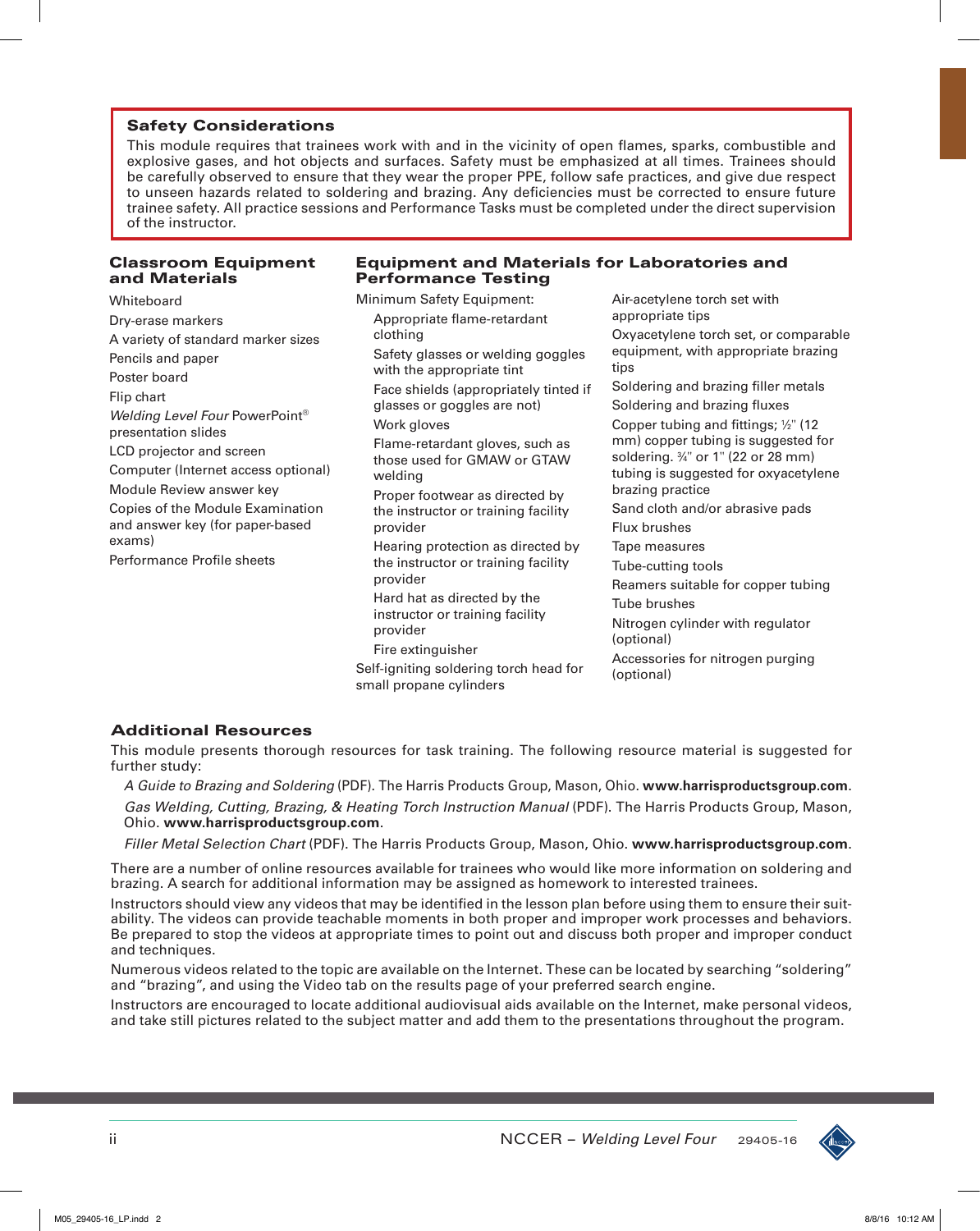The Lesson Plan for this module is divided into five 2.5-hour sessions. This time includes 10 minutes for administrative tasks and a 10-minute break per session.

# **Session One**

Session One introduces trainees to the PPE, tools, and materials needed to safely solder copper tubing and fittings. The session concludes with an introduction to brazing. This session covers Sections 1.0.0 through 2.1.3.

- 1. Show the Session One PowerPoint® presentation.
- 2. Use the Kickoff Activity to introduce trainees to the soldering process.
- 3. Review the appropriate PPE and safety guidelines related to soldering.
- 4. Explain how to prepare the equipment and materials for soldering.
- 5. Review soldering techniques.
- 6. Introduce brazing and the related PPE.

# **Session Two**

Session Two focuses on the preparations and techniques required to braze copper tubing and fittings. This session covers Sections 2.2.0 through 2.3.2.

- 1. Show the Session Two PowerPoint® presentation.
- 2. Identify and explain how to prepare the materials and equipment for brazing.
- 3. Describe how to purge refrigerant lines using nitrogen to reduce the formation of copper oxides.
- 4. Describe the brazing process and techniques.
- 5. Explain how brazing dissimilar metals differs from brazing copper only.

# **Session Three**

Session Three is a review and testing session. Have trainees complete the Module Review. Alternatively, if the Module Review was assigned as homework at the end of the previous session, have them retrieve their answers. Go over the Module Review in class prior to the Module Exam and answer any questions that the trainees may have.

- 1. Go over the Module Review to prepare trainees for the Module Exam.
- 2. Administer the Module Exam. Record the testing results on the Registration of Training Modules form and submit the form to your Training Program Sponsor.

## **Sessions Four and Five**

Sessions Four and Five are laboratory sessions that provide an opportunity to practice and complete the Performance Tasks associated with this module.

- 1. Note that no PowerPoint® presentation is associated with these laboratory sessions.
- 2. Demonstrate how to set up an air-acetylene torch, prepare and solder copper tubing and fittings, and shut down the equipment when finished.
- 3. Demonstrate how to set up oxyfuel equipment, prepare and braze copper tubing and fittings, and shut down the equipment when finished.
- 4. Trainees practice and complete the requirements of Performance Tasks 1 through 4.
- 5. Document successful Performance Task completions for each trainee on the Performance Profile sheet and submit the results to the Training Program Sponsor.